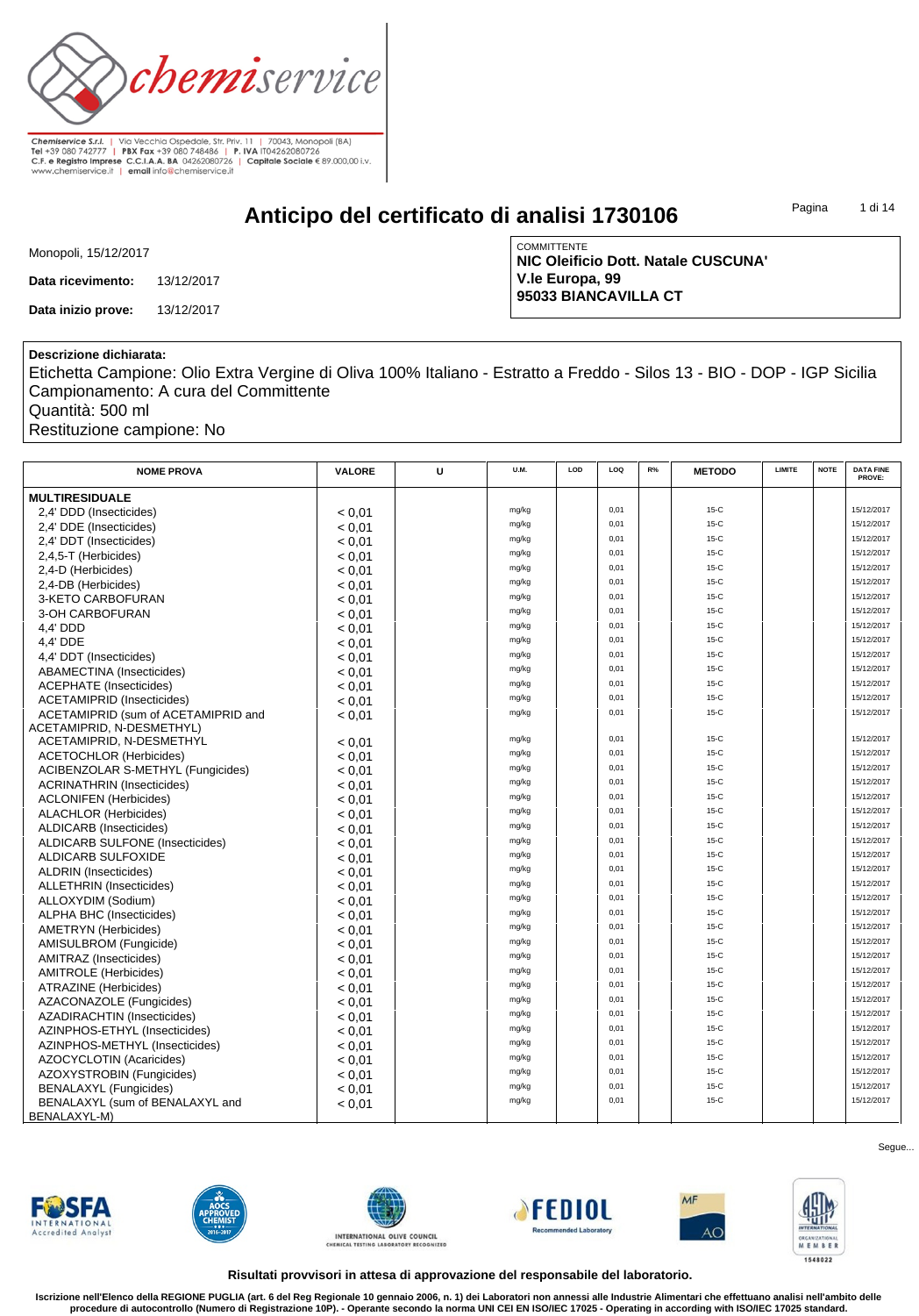

**Anticipo del certificato di analisi 1730106**

Pagina 2 di 14

| Monopoli, 15/12/2017 |
|----------------------|
|----------------------|

**Data ricevimento:** 13/12/2017

**Data inizio prove:** 13/12/2017

**COMMITTENTE NIC Oleificio Dott. Natale CUSCUNA' V.le Europa, 99 95033 BIANCAVILLA CT**

#### **Descrizione dichiarata:**

Etichetta Campione: Olio Extra Vergine di Oliva 100% Italiano - Estratto a Freddo - Silos 13 - BIO - DOP - IGP Sicilia Campionamento: A cura del Committente

Quantità: 500 ml

Restituzione campione: No

| <b>NOME PROVA</b>                      | <b>VALORE</b> | U | <b>U.M.</b> | LOD | LOQ  | R% | <b>METODO</b> | LIMITE | <b>NOTE</b> | <b>DATA FINE</b><br>PROVE: |
|----------------------------------------|---------------|---|-------------|-----|------|----|---------------|--------|-------------|----------------------------|
| <b>BENALAXYL-M</b>                     | < 0.01        |   | mg/kg       |     | 0,01 |    | $15-C$        |        |             | 15/12/2017                 |
| <b>BENDIOCARB (Insecticides)</b>       | < 0.01        |   | mg/kg       |     | 0,01 |    | $15-C$        |        |             | 15/12/2017                 |
| <b>BENFLURALIN (Herbicides)</b>        | < 0.01        |   | mg/kg       |     | 0,01 |    | $15-C$        |        |             | 15/12/2017                 |
| <b>BENFURACARB</b> (Insecticides)      | < 0.01        |   | mg/kg       |     | 0,01 |    | $15-C$        |        |             | 15/12/2017                 |
| <b>BENOMYL</b> (Fungicides)            | < 0.01        |   | mg/kg       |     | 0,01 |    | $15-C$        |        |             | 15/12/2017                 |
| <b>BENTAZONE</b> (Herbicides)          | < 0.01        |   | mg/kg       |     | 0.01 |    | $15-C$        |        |             | 15/12/2017                 |
| BENSULFURON-METHYL (Herbicides)        | < 0.01        |   | mg/kg       |     | 0.01 |    | $15-C$        |        |             | 15/12/2017                 |
| BENTHIAVALICARB ISOPROPYL (Fungicides) | < 0.01        |   | mg/kg       |     | 0,01 |    | $15-C$        |        |             | 15/12/2017                 |
| <b>BENTHIAZOLE (Fungicides)</b>        | < 0.01        |   | mg/kg       |     | 0,01 |    | $15-C$        |        |             | 15/12/2017                 |
| <b>BENZOXIMATE (Acaricides)</b>        | < 0.01        |   | mg/kg       |     | 0,01 |    | $15-C$        |        |             | 15/12/2017                 |
| BENZOYLPROP-ETHYL (Herbicides)         | < 0.01        |   | mg/kg       |     | 0,01 |    | $15-C$        |        |             | 15/12/2017                 |
| <b>BENZTHIAZURON (Herbicides)</b>      | < 0.01        |   | mg/kg       |     | 0,01 |    | $15-C$        |        |             | 15/12/2017                 |
| <b>BETA-BHC</b>                        | < 0.01        |   | mg/kg       |     | 0,01 |    | $15-C$        |        |             | 15/12/2017                 |
| <b>BETA-NOA (Grow Regulator)</b>       | < 0.01        |   | mg/kg       |     | 0,01 |    | $15-C$        |        |             | 15/12/2017                 |
| <b>BHC</b> (Fungicides)                | < 0.01        |   | mg/kg       |     | 0.01 |    | $15-C$        |        |             | 15/12/2017                 |
| <b>BIFENAZATE (Acaricides)</b>         | < 0.01        |   | mg/kg       |     | 0,01 |    | $15-C$        |        |             | 15/12/2017                 |
| <b>BIFENOX (Herbicides)</b>            | < 0.01        |   | mg/kg       |     | 0,01 |    | $15-C$        |        |             | 15/12/2017                 |
| <b>BIFENTHRIN</b> (Insecticides)       | < 0.01        |   | mg/kg       |     | 0,01 |    | $15-C$        |        |             | 15/12/2017                 |
| <b>BINAPACRYL (Acaricides)</b>         | < 0.01        |   | mg/kg       |     | 0,01 |    | $15-C$        |        |             | 15/12/2017                 |
| <b>BIORESMETHRIN (Insecticides)</b>    | < 0.01        |   | mg/kg       |     | 0,01 |    | $15-C$        |        |             | 15/12/2017                 |
| <b>BIPHENYL</b> (Fungicides)           | < 0.01        |   | mg/kg       |     | 0,01 |    | $15-C$        |        |             | 15/12/2017                 |
| <b>BITERTANOL (Fungicides)</b>         | < 0.01        |   | mg/kg       |     | 0,01 |    | $15-C$        |        |             | 15/12/2017                 |
| <b>BOSCALID (Fungicides)</b>           | < 0.01        |   | mg/kg       |     | 0,01 |    | $15-C$        |        |             | 15/12/2017                 |
| <b>BROMACIL (Herbicides)</b>           | < 0.01        |   | mg/kg       |     | 0,01 |    | $15-C$        |        |             | 15/12/2017                 |
| <b>BROMOCYCLEN</b> (Insecticides)      | < 0.01        |   | mg/kg       |     | 0,01 |    | $15-C$        |        |             | 15/12/2017                 |
| <b>BROMOPHOS ETHYL (Insecticides)</b>  | < 0.01        |   | mg/kg       |     | 0,01 |    | $15-C$        |        |             | 15/12/2017                 |
| <b>BROMOPHOS METHYL (Insecticides)</b> | < 0.01        |   | mg/kg       |     | 0,01 |    | $15-C$        |        |             | 15/12/2017                 |
| <b>BROMOPROPYLATE (Acaricides)</b>     | < 0.01        |   | mg/kg       |     | 0,01 |    | $15-C$        |        |             | 15/12/2017                 |
| <b>BROMOXYNIL (Herbicides)</b>         | < 0.01        |   | mg/kg       |     | 0,01 |    | $15-C$        |        |             | 15/12/2017                 |
| <b>BROMUCONAZOLE (Fungicides)</b>      | < 0.01        |   | mg/kg       |     | 0,01 |    | $15-C$        |        |             | 15/12/2017                 |
| <b>BUPIRIMATE (Fungicides)</b>         | < 0.01        |   | mg/kg       |     | 0,01 |    | $15-C$        |        |             | 15/12/2017                 |
| <b>BUPROFEZIN (Insecticides)</b>       | < 0.01        |   | mg/kg       |     | 0,01 |    | $15-C$        |        |             | 15/12/2017                 |
| <b>BUTACHLOR (Herbicides)</b>          | < 0.01        |   | mg/kg       |     | 0.01 |    | $15-C$        |        |             | 15/12/2017                 |
| <b>BUTAFENACIL (Herbicides)</b>        | < 0.01        |   | mg/kg       |     | 0,01 |    | $15-C$        |        |             | 15/12/2017                 |
| BUTOXYCARBOXIM (Insecticides)          | < 0.01        |   | mg/kg       |     | 0.01 |    | $15-C$        |        |             | 15/12/2017                 |
| <b>BUTRALIN (Herbicides)</b>           | < 0.01        |   | mg/kg       |     | 0,01 |    | $15-C$        |        |             | 15/12/2017                 |
| <b>BUTYLATE</b> (Herbicides)           | < 0.01        |   | mg/kg       |     | 0,01 |    | $15-C$        |        |             | 15/12/2017                 |
| <b>BUTOCARBOXIM (Insecticides)</b>     | < 0.01        |   | mg/kg       |     | 0,01 |    | $15-C$        |        |             | 15/12/2017                 |
| <b>CADUSAFOS</b> (Insecticides)        | < 0.01        |   | mg/kg       |     | 0,01 |    | $15-C$        |        |             | 15/12/2017                 |
| CAPTAFOL (Fungicides)                  | < 0.01        |   | mg/kg       |     | 0,01 |    | $15-C$        |        |             | 15/12/2017                 |
| CAPTAN (Fungicides)                    | < 0.01        |   | mg/kg       |     | 0,01 |    | $15-C$        |        |             | 15/12/2017                 |
| CARBARYL (Insecticide)                 | < 0.01        |   | mg/kg       |     | 0,01 |    | $15-C$        |        |             | 15/12/2017                 |
| CARBENDAZIM-total (Fungicides)         | < 0.01        |   | mg/kg       |     | 0,01 |    | $15-C$        |        |             | 15/12/2017                 |
| <b>CARBOFURAN (Insecticides)</b>       | < 0.01        |   | mg/kg       |     | 0.01 |    | $15-C$        |        |             | 15/12/2017                 |

**FWSFA Accredited Analys** 











Segue...

**Risultati provvisori in attesa di approvazione del responsabile del laboratorio.**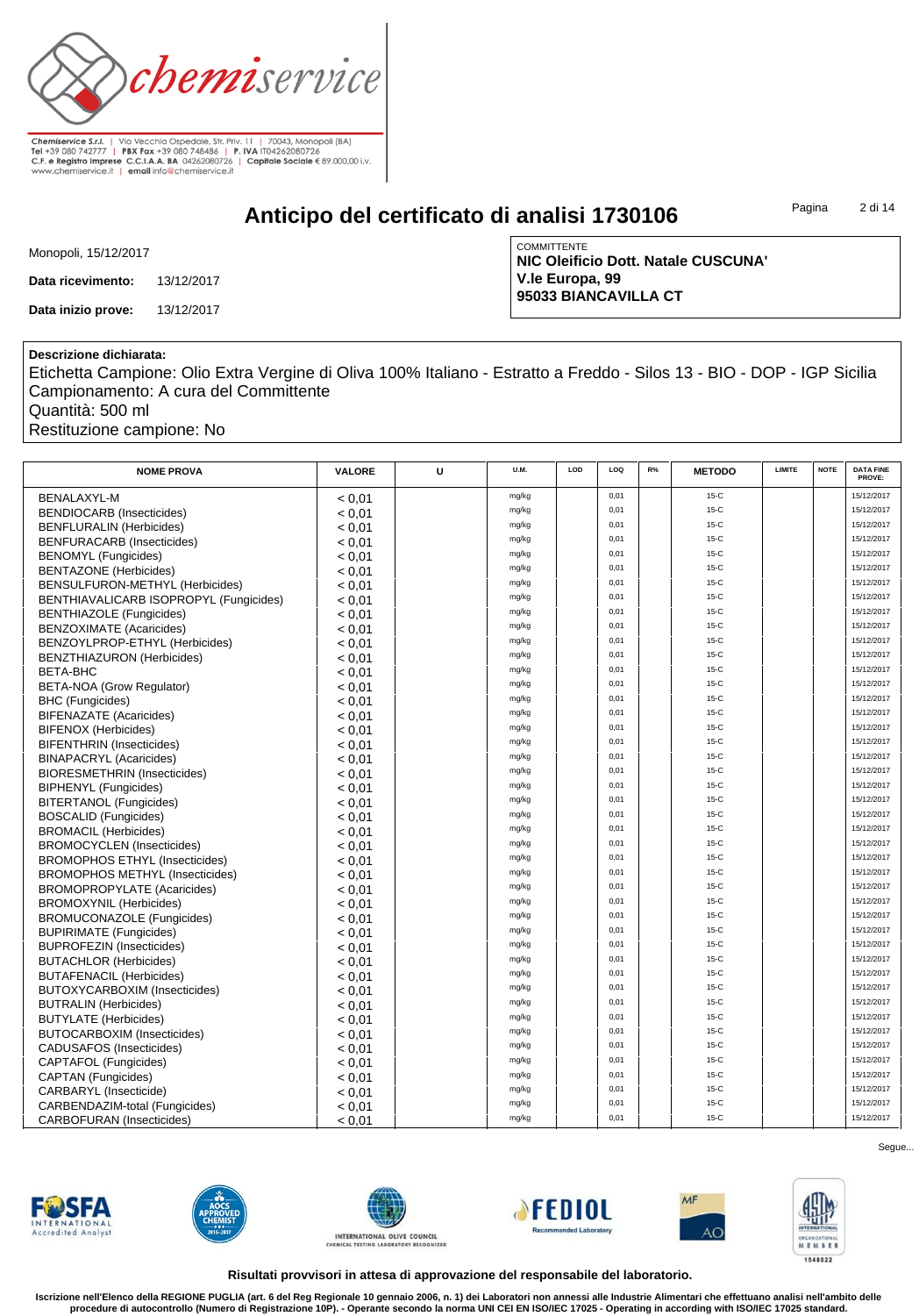

## **Anticipo del certificato di analisi 1730106**

Pagina 3 di 14

|  | Monopoli, 15/12/2017 |
|--|----------------------|
|--|----------------------|

**Data ricevimento:** 13/12/2017

**Data inizio prove:** 13/12/2017

**COMMITTENTE NIC Oleificio Dott. Natale CUSCUNA' V.le Europa, 99 95033 BIANCAVILLA CT**

### **Descrizione dichiarata:**

Etichetta Campione: Olio Extra Vergine di Oliva 100% Italiano - Estratto a Freddo - Silos 13 - BIO - DOP - IGP Sicilia Campionamento: A cura del Committente

Quantità: 500 ml

Restituzione campione: No

| <b>NOME PROVA</b>                      | <b>VALORE</b> | U | U.M.  | LOD | LOO  | R% | <b>METODO</b> | LIMITE | <b>NOTE</b> | <b>DATA FINE</b><br>PROVE: |
|----------------------------------------|---------------|---|-------|-----|------|----|---------------|--------|-------------|----------------------------|
| <b>CARBOPHENOTHION (Insecticides)</b>  | < 0.01        |   | mg/kg |     | 0,01 |    | $15-C$        |        |             | 15/12/2017                 |
| <b>CARBOSULFAN (Insecticides)</b>      | < 0.01        |   | mg/kg |     | 0,01 |    | $15-C$        |        |             | 15/12/2017                 |
| CARFENTRAZONE ETHYL (Herbicides)       | < 0.01        |   | mg/kg |     | 0,01 |    | $15-C$        |        |             | 15/12/2017                 |
| CARPROPAMID (Fungicides)               | < 0.01        |   | mg/kg |     | 0,01 |    | $15-C$        |        |             | 15/12/2017                 |
| CHINOMETHIONAT (Acaricides)            | < 0.01        |   | mg/kg |     | 0,01 |    | $15-C$        |        |             | 15/12/2017                 |
| CHLORANTRANILIPROLE (Insecticides)     | < 0.01        |   | mg/kg |     | 0.01 |    | $15-C$        |        |             | 15/12/2017                 |
| <b>CHLORBENSIDE</b> (Acaricides)       | < 0.01        |   | mg/kg |     | 0,01 |    | $15-C$        |        |             | 15/12/2017                 |
| <b>CHLORDANE</b> (Insecticides)        | < 0.01        |   | mg/kg |     | 0,01 |    | $15-C$        |        |             | 15/12/2017                 |
| CHLORFENAPYR (Insecticides/Acaricides) | < 0.01        |   | mg/kg |     | 0,01 |    | $15-C$        |        |             | 15/12/2017                 |
| CHLORFENPROP METHYL (Herbicides)       | < 0.01        |   | mg/kg |     | 0,01 |    | $15-C$        |        |             | 15/12/2017                 |
| CHLORFENSON (Acaricides)               | < 0.01        |   | mg/kg |     | 0,01 |    | $15-C$        |        |             | 15/12/2017                 |
| CHLORFENVINPHOS (Insecticides)         | < 0.01        |   | mg/kg |     | 0,01 |    | $15-C$        |        |             | 15/12/2017                 |
| CHLORFLUAZURON (Insecticides)          | < 0.01        |   | mg/kg |     | 0,01 |    | $15-C$        |        |             | 15/12/2017                 |
| CHLORIDAZON (Herbicides)               | < 0.01        |   | mg/kg |     | 0,01 |    | $15-C$        |        |             | 15/12/2017                 |
| CHLOROBENZILATE (Acaricides)           | < 0.01        |   | mg/kg |     | 0,01 |    | $15-C$        |        |             | 15/12/2017                 |
| <b>CHLORONEB</b> (Fungicides)          | < 0.01        |   | mg/kg |     | 0,01 |    | $15-C$        |        |             | 15/12/2017                 |
| CHLOROPROPYLATE (Acaricides)           | < 0.01        |   | mg/kg |     | 0,01 |    | $15-C$        |        |             | 15/12/2017                 |
| CHLOROTHALONIL (Fungicides)            | < 0.01        |   | mg/kg |     | 0,01 |    | $15-C$        |        |             | 15/12/2017                 |
| CHLOROXURON (Herbicides)               | < 0.01        |   | mg/kg |     | 0,01 |    | $15-C$        |        |             | 15/12/2017                 |
| CHLOROXYNIL (Herbicides)               | < 0.01        |   | mg/kg |     | 0,01 |    | 15-C          |        |             | 15/12/2017                 |
| CHLORPROPHAM (Growth regulator)        | < 0.01        |   | mg/kg |     | 0,01 |    | $15-C$        |        |             | 15/12/2017                 |
| CHLORPYRIFOS ETHYL (Insecticides)      | < 0.01        |   | mg/kg |     | 0,01 |    | $15-C$        |        |             | 15/12/2017                 |
| CHLORPYRIFOS METHYL (Insecticides)     | < 0.01        |   | mg/kg |     | 0,01 |    | $15-C$        |        |             | 15/12/2017                 |
| CHLORTHAL DIMETHYL (Herbicides)        | < 0.01        |   | mg/kg |     | 0,01 |    | $15-C$        |        |             | 15/12/2017                 |
| CHLORTHIAMID (Herbicides)              | < 0.01        |   | mg/kg |     | 0,01 |    | $15-C$        |        |             | 15/12/2017                 |
| <b>CHLORTHION</b> (Insecticides)       | < 0.01        |   | mg/kg |     | 0,01 |    | $15-C$        |        |             | 15/12/2017                 |
| CHLORTHIOPHOS (Insecticides)           | < 0.01        |   | mg/kg |     | 0,01 |    | $15-C$        |        |             | 15/12/2017                 |
| <b>CHLORTOLURON</b> (Herbicides)       | < 0.01        |   | mg/kg |     | 0,01 |    | $15-C$        |        |             | 15/12/2017                 |
| <b>CHLOTIANIDIN (Insecticides)</b>     | < 0.01        |   | mg/kg |     | 0,01 |    | $15-C$        |        |             | 15/12/2017                 |
| CHLOZOLINATE (Fungicides)              | < 0.01        |   | mg/kg |     | 0,01 |    | $15-C$        |        |             | 15/12/2017                 |
| CHROMAFENOZIDE (Insecticides)          | < 0.01        |   | mg/kg |     | 0,01 |    | $15-C$        |        |             | 15/12/2017                 |
| <b>CINOSULFURON (Herbicides)</b>       | < 0.01        |   | mg/kg |     | 0,01 |    | $15-C$        |        |             | 15/12/2017                 |
| <b>CLETHODIM (Herbicides)</b>          | < 0.01        |   | mg/kg |     | 0,01 |    | $15-C$        |        |             | 15/12/2017                 |
| CLIMBAZOLE (Fungicides)                | < 0.01        |   | mg/kg |     | 0,01 |    | $15-C$        |        |             | 15/12/2017                 |
| <b>CLOFENTEZINE</b> (Acaricides)       | < 0.01        |   | mg/kg |     | 0,01 |    | $15-C$        |        |             | 15/12/2017                 |
| <b>CLOMAZONE</b> (Herbicides)          | < 0.01        |   | mg/kg |     | 0,01 |    | $15-C$        |        |             | 15/12/2017                 |
| <b>CLOMEPROP</b> (Herbicides)          | < 0.01        |   | mg/kg |     | 0,01 |    | $15-C$        |        |             | 15/12/2017                 |
| <b>CLORMEPHOS (Insecticides)</b>       | < 0.01        |   | mg/kg |     | 0,01 |    | $15-C$        |        |             | 15/12/2017                 |
| <b>COUMAPHOS (Insecticides)</b>        | < 0.01        |   | mg/kg |     | 0,01 |    | $15-C$        |        |             | 15/12/2017                 |
| <b>CYANAZINE</b> (Herbicides)          | < 0.01        |   | mg/kg |     | 0,01 |    | $15-C$        |        |             | 15/12/2017                 |
| CYANOFENPHOS (Insecticides)            | < 0.01        |   | mg/kg |     | 0,01 |    | $15-C$        |        |             | 15/12/2017                 |
| <b>CYANOPHOS (Insecticides)</b>        | < 0.01        |   | mg/kg |     | 0,01 |    | $15-C$        |        |             | 15/12/2017                 |
| CYAZOFAMID (Fungicides)                | < 0.01        |   | mg/kg |     | 0,01 |    | $15-C$        |        |             | 15/12/2017                 |
| <b>CYCLOATE</b> (Herbicides)           | < 0.01        |   | mg/kg |     | 0.01 |    | $15-C$        |        |             | 15/12/2017                 |

**FWSFA Accredited Analys** 











Segue...

**Risultati provvisori in attesa di approvazione del responsabile del laboratorio.**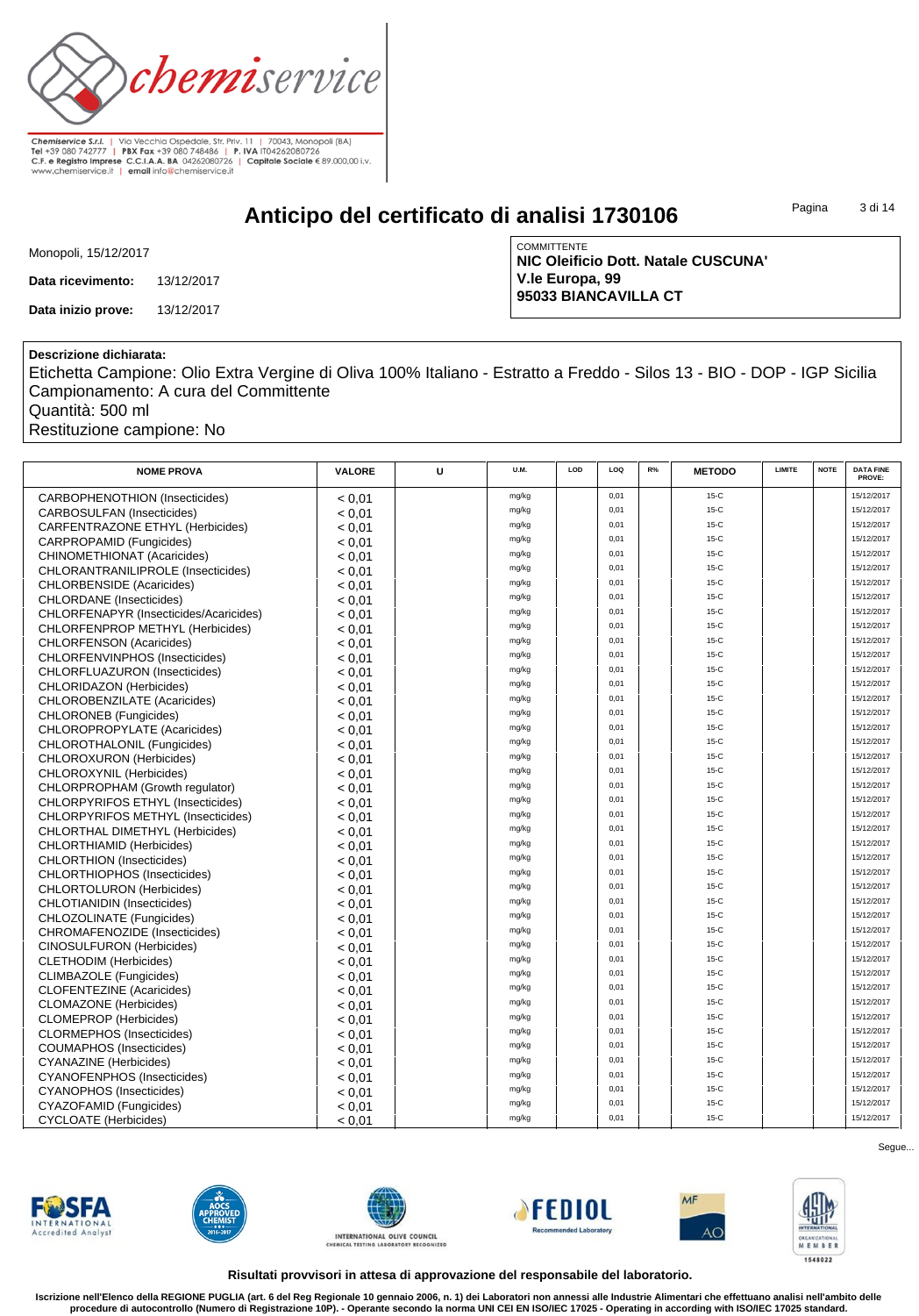

**Anticipo del certificato di analisi 1730106**

Pagina 4 di 14

|  | Monopoli, 15/12/2017 |  |
|--|----------------------|--|
|  |                      |  |

**Data ricevimento:** 13/12/2017

**Data inizio prove:** 13/12/2017

**COMMITTENTE NIC Oleificio Dott. Natale CUSCUNA' V.le Europa, 99 95033 BIANCAVILLA CT**

#### **Descrizione dichiarata:**

Etichetta Campione: Olio Extra Vergine di Oliva 100% Italiano - Estratto a Freddo - Silos 13 - BIO - DOP - IGP Sicilia Campionamento: A cura del Committente

Quantità: 500 ml

Restituzione campione: No

| <b>NOME PROVA</b>                               | <b>VALORE</b> | U | U.M.  | LOD | LOQ  | R% | <b>METODO</b> | <b>LIMITE</b> | <b>NOTE</b> | <b>DATA FINE</b><br>PROVE: |
|-------------------------------------------------|---------------|---|-------|-----|------|----|---------------|---------------|-------------|----------------------------|
| CYCLOSULFAMURON (Herbicides)                    | < 0.01        |   | mg/kg |     | 0,01 |    | $15-C$        |               |             | 15/12/2017                 |
| <b>CYCLOXYDIM</b> (Herbicides)                  | < 0.01        |   | mg/kg |     | 0,01 |    | $15-C$        |               |             | 15/12/2017                 |
| <b>CYCLURON</b> (Herbicides)                    | < 0.01        |   | mg/kg |     | 0,01 |    | $15-C$        |               |             | 15/12/2017                 |
| <b>CYFLUFENAMID (Fungicides)</b>                | < 0.01        |   | mg/kg |     | 0,01 |    | $15-C$        |               |             | 15/12/2017                 |
| <b>CYFLUMETOFEN (Acaricides)</b>                | < 0.01        |   | mg/kg |     | 0,01 |    | $15-C$        |               |             | 15/12/2017                 |
| <b>CYFLUTHRIN (Insecticides)</b>                | < 0.01        |   | mg/kg |     | 0,01 |    | $15-C$        |               |             | 15/12/2017                 |
| <b>CYHALOFOP BUTHYL</b>                         | < 0.01        |   | mg/kg |     | 0,01 |    | $15-C$        |               |             | 15/12/2017                 |
| CYHEXATIN (Acaricides)                          | < 0.01        |   | mg/kg |     | 0,01 |    | $15-C$        |               |             | 15/12/2017                 |
| CYMOXANIL (Fungicides)                          | < 0.01        |   | mg/kg |     | 0,01 |    | $15-C$        |               |             | 15/12/2017                 |
| CYPERMETHRIN included alpha, betha, theta, zeta | < 0.01        |   | mg/kg |     | 0,01 |    | $15-C$        |               |             | 15/12/2017                 |
| cypermethin (Insecticides)                      |               |   |       |     |      |    |               |               |             |                            |
| CYPROCONAZOLE (Fungicides)                      | < 0.01        |   | mg/kg |     | 0,01 |    | $15-C$        |               |             | 15/12/2017                 |
| <b>CYPRODINIL (Fungicides)</b>                  | < 0.01        |   | mg/kg |     | 0,01 |    | $15-C$        |               |             | 15/12/2017                 |
| CYPRODINIL (sum of CYPRODINIL and CGA           | < 0.01        |   | mg/kg |     | 0,01 |    | $15-C$        |               |             | 15/12/2017                 |
| 304075)                                         |               |   |       |     |      |    |               |               |             |                            |
| CYPRODINL Metabolite CGA 304075                 | < 0.01        |   | mg/kg |     | 0,01 |    | $15-C$        |               |             | 15/12/2017                 |
| <b>CYROMAZINE</b> (Acaricides)                  | < 0.01        |   | mg/kg |     | 0,01 |    | $15-C$        |               |             | 15/12/2017                 |
| DAMINOZIDE (Growth regulator)                   | < 0.01        |   | mg/kg |     | 0,01 |    | $15-C$        |               |             | 15/12/2017                 |
| DAZOMET (Fungicides/Herbicedes)                 | < 0.01        |   | mg/kg |     | 0,01 |    | $15-C$        |               |             | 15/12/2017                 |
| DDT (Sum of isomers DDT, DDD, DDE)              | < 0.01        |   | mg/kg |     | 0,01 |    | $15-C$        |               |             | 15/12/2017                 |
| DAIMURON [Dymron] (Herbicide)                   | < 0.01        |   | mg/kg |     | 0,01 |    | $15-C$        |               |             | 15/12/2017                 |
| <b>DEET</b> (Insecticides)                      | < 0.01        |   | mg/kg |     | 0,01 |    | $15-C$        |               |             | 15/12/2017                 |
| DELTAMETHRIN (Insecticides)                     | < 0.01        |   | mg/kg |     | 0,01 |    | $15-C$        |               |             | 15/12/2017                 |
| DEMETON-S-METHYL (Insecticides)                 | < 0.01        |   | mg/kg |     | 0,01 |    | $15-C$        |               |             | 15/12/2017                 |
| DEMETON-S-METHYLSULPHON (Insecticides)          | < 0.01        |   | mg/kg |     | 0,01 |    | $15-C$        |               |             | 15/12/2017                 |
| <b>DESMETRYN</b> (Herbicides)                   | < 0.01        |   | mg/kg |     | 0,01 |    | $15-C$        |               |             | 15/12/2017                 |
| DIAFENTHIURON (Acaricides/Insecticides)         | < 0.01        |   | mg/kg |     | 0.01 |    | $15-C$        |               |             | 15/12/2017                 |
| DIAZINON (Insecticides)                         | < 0.01        |   | mg/kg |     | 0,01 |    | $15-C$        |               |             | 15/12/2017                 |
| <b>DELTA HCH (Insecticides)</b>                 | < 0.01        |   | mg/kg |     | 0.01 |    | $15-C$        |               |             | 15/12/2017                 |
| DICHLOBENIL (Herbicides)                        | < 0.01        |   | mg/kg |     | 0,01 |    | $15-C$        |               |             | 15/12/2017                 |
| DICHLOFENTHION (Insecticides, Nematicides)      | < 0.01        |   | mg/kg |     | 0,01 |    | $15-C$        |               |             | 15/12/2017                 |
| DICHLOFLUANID (Fungicides)                      | < 0.01        |   | mg/kg |     | 0,01 |    | $15-C$        |               |             | 15/12/2017                 |
| DICHLORPROP (2,4 DP Herbicides)                 | < 0.01        |   | mg/kg |     | 0,01 |    | $15-C$        |               |             | 15/12/2017                 |
| DICHLORPROP-P (Herbicides)                      | < 0.01        |   | mg/kg |     | 0,01 |    | $15-C$        |               |             | 15/12/2017                 |
| DICHLORVOS (Insecticides)                       | < 0.01        |   | mg/kg |     | 0,01 |    | $15-C$        |               |             | 15/12/2017                 |
| DIALIFOS (Insecticides)                         | < 0.01        |   | mg/kg |     | 0,01 |    | $15-C$        |               |             | 15/12/2017                 |
| DICLOBUTRAZOL (Fungicides)                      | < 0.01        |   | mg/kg |     | 0,01 |    | $15-C$        |               |             | 15/12/2017                 |
| DICLOFOP METHYL (Herbicides)                    | < 0.01        |   | mg/kg |     | 0,01 |    | $15-C$        |               |             | 15/12/2017                 |
| <b>DICLORAN</b> (Fungicides)                    | < 0.01        |   | mg/kg |     | 0,01 |    | $15-C$        |               |             | 15/12/2017                 |
| <b>DICOFOL (Acaricides)</b>                     | < 0.01        |   | mg/kg |     | 0,01 |    | $15-C$        |               |             | 15/12/2017                 |
| DICROTOPHOS (Insecticides)                      | < 0.01        |   | mg/kg |     | 0,01 |    | $15-C$        |               |             | 15/12/2017                 |
| DIELDRIN (Insecticides)                         | < 0.01        |   | mg/kg |     | 0,01 |    | $15-C$        |               |             | 15/12/2017                 |
| DIETHOFENCARB (Fungicides)                      | < 0.01        |   | mg/kg |     | 0,01 |    | $15-C$        |               |             | 15/12/2017                 |
| DIFENOCONAZOLE (Fungicides)                     | < 0.01        |   | mg/kg |     | 0,01 |    | $15-C$        |               |             | 15/12/2017                 |













Segue...

**Risultati provvisori in attesa di approvazione del responsabile del laboratorio.**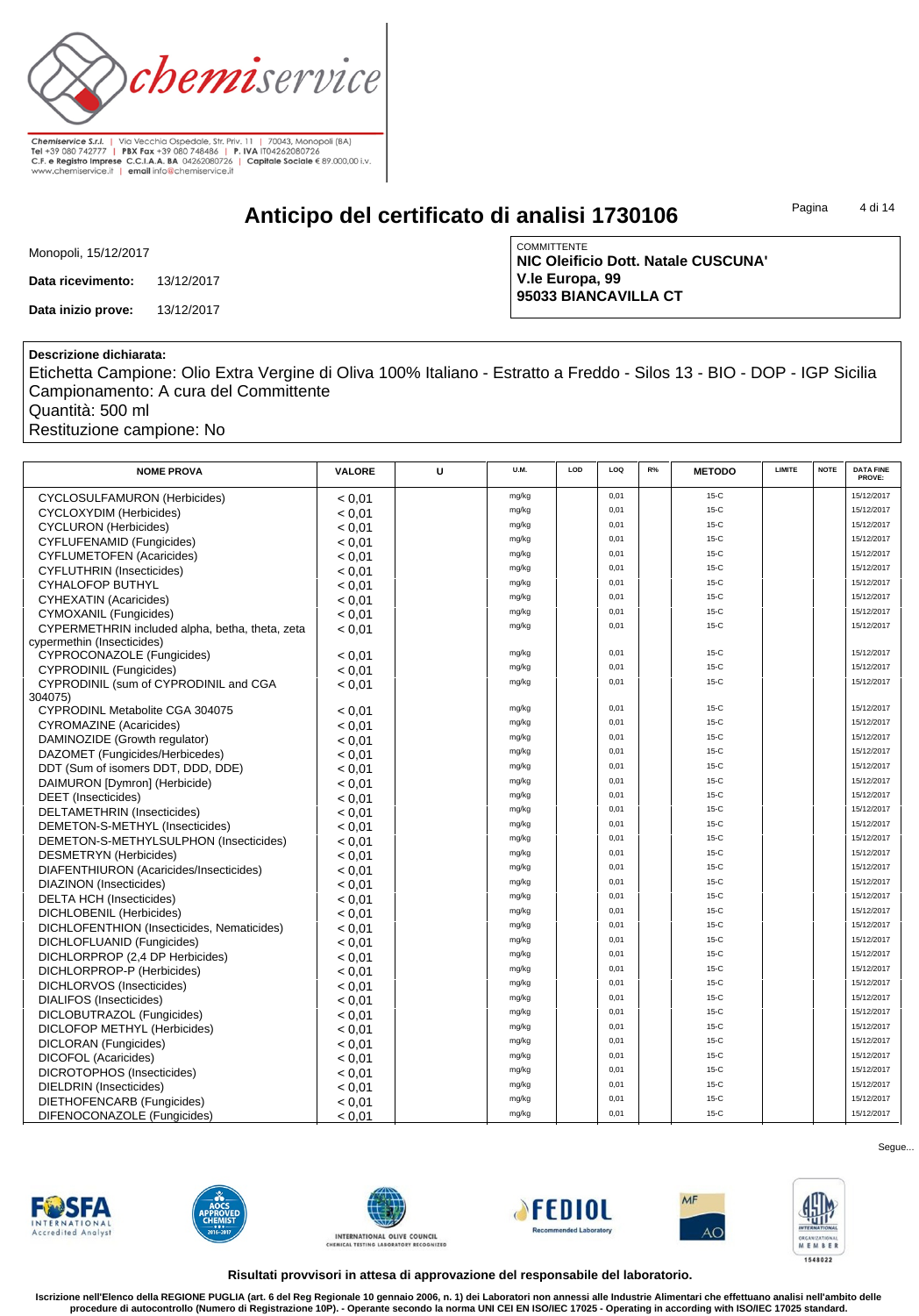

**Anticipo del certificato di analisi 1730106**

Pagina 5 di 14

|  | Monopoli, 15/12/2017 |  |
|--|----------------------|--|
|  |                      |  |

**Data ricevimento:** 13/12/2017

**Data inizio prove:** 13/12/2017

**COMMITTENTE NIC Oleificio Dott. Natale CUSCUNA' V.le Europa, 99 95033 BIANCAVILLA CT**

#### **Descrizione dichiarata:**

Etichetta Campione: Olio Extra Vergine di Oliva 100% Italiano - Estratto a Freddo - Silos 13 - BIO - DOP - IGP Sicilia Campionamento: A cura del Committente

Quantità: 500 ml

Restituzione campione: No

| <b>NOME PROVA</b>                              | <b>VALORE</b> | U | U.M.  | LOD | LOQ  | R% | <b>METODO</b> | LIMITE | <b>NOTE</b> | <b>DATA FINE</b><br>PROVE: |
|------------------------------------------------|---------------|---|-------|-----|------|----|---------------|--------|-------------|----------------------------|
| DIFLUBENZURON (Insecticides)                   | < 0.01        |   | mg/kg |     | 0,01 |    | $15-C$        |        |             | 15/12/2017                 |
| DIFLUFENICAN (Herbicides)                      | < 0.01        |   | mg/kg |     | 0,01 |    | $15-C$        |        |             | 15/12/2017                 |
| DIMETHACHLOR (Herbicides)                      | < 0.01        |   | mg/kg |     | 0,01 |    | $15-C$        |        |             | 15/12/2017                 |
| DIMETHENAMID (Herbicides)                      | < 0.01        |   | mg/kg |     | 0,01 |    | $15-C$        |        |             | 15/12/2017                 |
| DIMETHOATE (Insecticides)                      | < 0.01        |   | mg/kg |     | 0,01 |    | $15-C$        |        |             | 15/12/2017                 |
| DIMETHOATE (sum of dimethoate and omethoate    | < 0.01        |   | mg/kg |     | 0,01 |    | $15-C$        |        |             | 15/12/2017                 |
| expressed as dimethoate)                       |               |   |       |     |      |    |               |        |             |                            |
| DIMETHOMORPH (Fungicides)                      | < 0.01        |   | mg/kg |     | 0,01 |    | $15-C$        |        |             | 15/12/2017                 |
| DIMOXYSTROBIN (Fungicides)                     | < 0.01        |   | mg/kg |     | 0,01 |    | $15-C$        |        |             | 15/12/2017                 |
| DINICONAZOLE (Fungicides)                      | < 0.01        |   | mg/kg |     | 0,01 |    | $15-C$        |        |             | 15/12/2017                 |
| DINITRAMINE (Herbicides)                       | < 0.01        |   | mg/kg |     | 0,01 |    | $15-C$        |        |             | 15/12/2017                 |
| <b>DINOCAP</b> (Fungicides)                    | < 0.01        |   | mg/kg |     | 0,01 |    | $15-C$        |        |             | 15/12/2017                 |
| <b>DINOTEFURAN</b> (Insecticides)              | < 0.01        |   | mg/kg |     | 0,01 |    | $15-C$        |        |             | 15/12/2017                 |
| DIOXABENZOFOS [Salithion] (Insecticides)       | < 0.01        |   | mg/kg |     | 0,01 |    | $15-C$        |        |             | 15/12/2017                 |
| DIOXACARB (Insecticides)                       | < 0.01        |   | mg/kg |     | 0,01 |    | $15-C$        |        |             | 15/12/2017                 |
| <b>DIOXATHION</b> (Acaricides)                 | < 0.01        |   | mg/kg |     | 0,01 |    | $15-C$        |        |             | 15/12/2017                 |
| DIPHENAMID (Herbicides)                        | < 0.01        |   | mg/kg |     | 0,01 |    | $15-C$        |        |             | 15/12/2017                 |
| DIPHENYLAMINE (Fungicides)                     | < 0.01        |   | mg/kg |     | 0,01 |    | $15-C$        |        |             | 15/12/2017                 |
| DISULFOTON (Insecticide)                       | < 0.01        |   | mg/kg |     | 0,01 |    | $15-C$        |        |             | 15/12/2017                 |
| DITALIMFOS (Fungicides)                        | < 0.01        |   | mg/kg |     | 0,01 |    | $15-C$        |        |             | 15/12/2017                 |
| DITHIANON (Fungicides)                         | < 0.01        |   | mg/kg |     | 0,01 |    | $15-C$        |        |             | 15/12/2017                 |
| <b>DIURON</b> (Herbicides)                     | < 0.01        |   | mg/kg |     | 0,01 |    | $15-C$        |        |             | 15/12/2017                 |
| DODINE (Fungicides)                            | < 0.01        |   | mg/kg |     | 0,01 |    | $15-C$        |        |             | 15/12/2017                 |
| <b>EDIFENPHOS (Fungicides)</b>                 | < 0.01        |   | mg/kg |     | 0,01 |    | $15-C$        |        |             | 15/12/2017                 |
| <b>EMAMECTIN</b> (Insecticides)                | < 0.01        |   | mg/kg |     | 0,01 |    | $15-C$        |        |             | 15/12/2017                 |
| DISULFOTON SOLFOSSIDO (Insecticide)            | < 0.01        |   | mg/kg |     | 0,01 |    | $15-C$        |        |             | 15/12/2017                 |
| ENDOSULFAN-total [as sum of sulfathe alpha and | < 0.01        |   | mg/kg |     | 0,01 |    | $15-C$        |        |             | 15/12/2017                 |
| bethal (Insecticides)                          |               |   |       |     |      |    |               |        |             |                            |
| <b>ENDRIN</b> (Insecticides)                   | < 0.01        |   | mg/kg |     | 0,01 |    | $15-C$        |        |             | 15/12/2017                 |
| EPN (Insecticides)                             | < 0.01        |   | mg/kg |     | 0,01 |    | $15-C$        |        |             | 15/12/2017                 |
| EPOXICONAZOLE (Fungicides)                     | < 0.01        |   | mg/kg |     | 0,01 |    | $15-C$        |        |             | 15/12/2017                 |
| EPTC (Herbicides)                              | < 0.01        |   | mg/kg |     | 0,01 |    | $15-C$        |        |             | 15/12/2017                 |
| ESFENVALERATE (Insecticides)                   | < 0.01        |   | mg/kg |     | 0,01 |    | $15-C$        |        |             | 15/12/2017                 |
| ETACONAZOLE (Fungicides)                       | < 0.01        |   | mg/kg |     | 0,01 |    | $15-C$        |        |             | 15/12/2017                 |
| ETHIOFENCARB (Insecticides)                    | < 0.01        |   | mg/kg |     | 0,01 |    | $15-C$        |        |             | 15/12/2017                 |
| <b>ETHION</b> (Insecticides)                   | < 0.01        |   | mg/kg |     | 0,01 |    | $15-C$        |        |             | 15/12/2017                 |
| <b>ETHIRIMOL (Fungicides)</b>                  | < 0.01        |   | mg/kg |     | 0,01 |    | $15-C$        |        |             | 15/12/2017                 |
| ETHOFUMESATE (Herbicides)                      | < 0.01        |   | mg/kg |     | 0,01 |    | $15-C$        |        |             | 15/12/2017                 |
| ETHOPROPHOS (Insecticides)                     | < 0.01        |   | mg/kg |     | 0,01 |    | $15-C$        |        |             | 15/12/2017                 |
| <b>ETHIPROLE</b> (Insecticides)                | < 0.01        |   | mg/kg |     | 0,01 |    | $15-C$        |        |             | 15/12/2017                 |
| ETHOXYQUIN (Fungicides)                        | < 0.01        |   | mg/kg |     | 0,01 |    | $15-C$        |        |             | 15/12/2017                 |
| ETOFENPROX (Insecticides)                      | < 0.01        |   | mg/kg |     | 0,01 |    | $15-C$        |        |             | 15/12/2017                 |
| <b>ETHALFLURALIN (Herbicides)</b>              | < 0.01        |   | mg/kg |     | 0,01 |    | $15-C$        |        |             | 15/12/2017                 |
| ETHIOFENCARB SOLFONE (Insecticides)            | < 0.01        |   | mg/kg |     | 0,01 |    | $15-C$        |        |             | 15/12/2017                 |













Segue...

**Risultati provvisori in attesa di approvazione del responsabile del laboratorio.**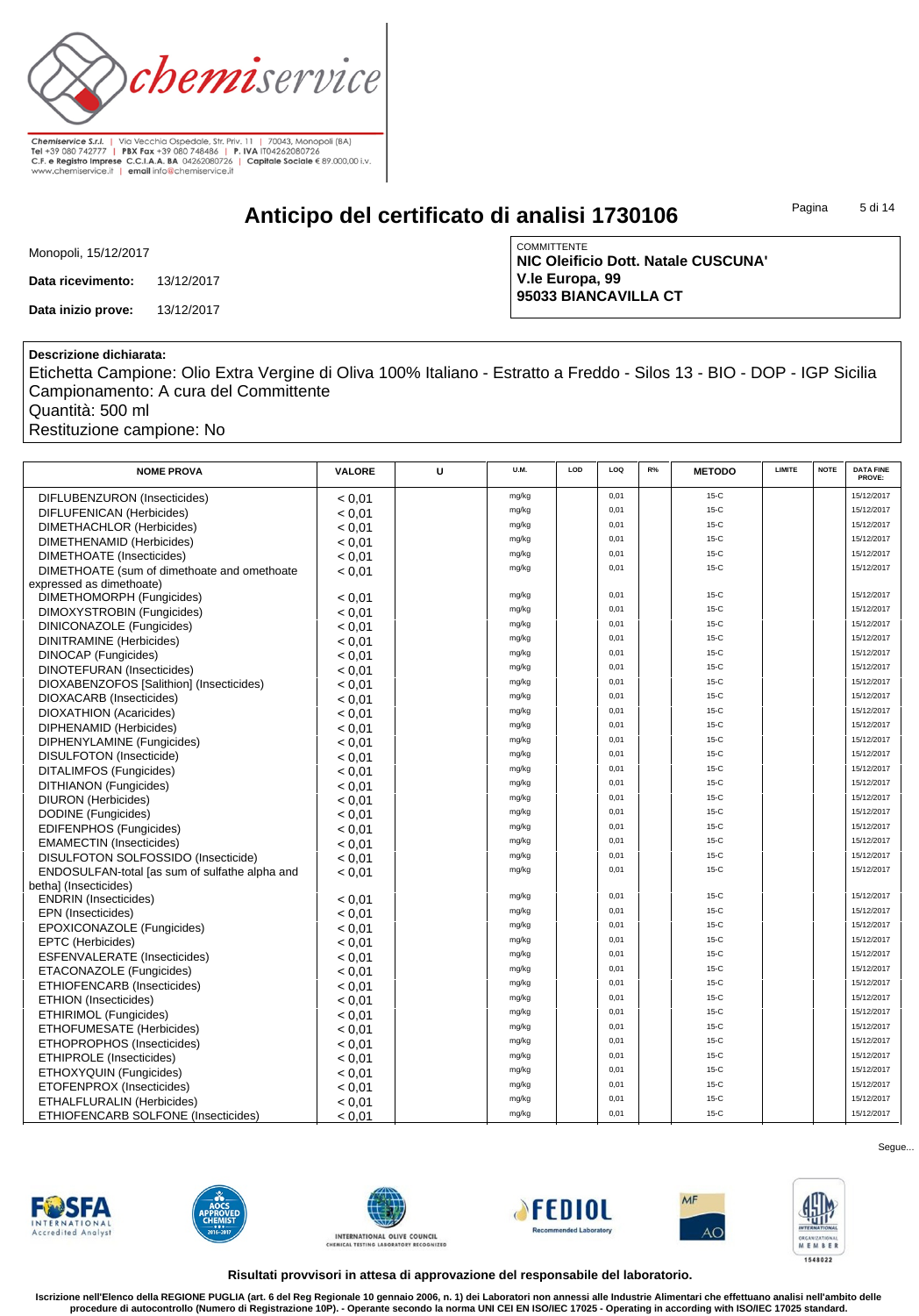

**Anticipo del certificato di analisi 1730106**

Pagina 6 di 14

|  | Monopoli, 15/12/2017 |  |
|--|----------------------|--|
|  |                      |  |

**Data ricevimento:** 13/12/2017

**Data inizio prove:** 13/12/2017

**COMMITTENTE NIC Oleificio Dott. Natale CUSCUNA' V.le Europa, 99 95033 BIANCAVILLA CT**

#### **Descrizione dichiarata:**

Etichetta Campione: Olio Extra Vergine di Oliva 100% Italiano - Estratto a Freddo - Silos 13 - BIO - DOP - IGP Sicilia Campionamento: A cura del Committente

Quantità: 500 ml

Restituzione campione: No

| <b>NOME PROVA</b>                              | <b>VALORE</b> | U | <b>U.M.</b>    | LOD   | LOQ  | R% | <b>METODO</b> | <b>LIMITE</b> | <b>NOTE</b> | <b>DATA FINE</b><br>PROVE: |
|------------------------------------------------|---------------|---|----------------|-------|------|----|---------------|---------------|-------------|----------------------------|
|                                                |               |   | mg/kg          |       | 0,01 |    | $15-C$        |               |             | 15/12/2017                 |
| ETOXAZOLE (Acaricides)                         | < 0.01        |   | mg/kg          |       | 0,01 |    | $15-C$        |               |             | 15/12/2017                 |
| ETHIOFENCARB SOLFOSSIDO (Insecticides)         | < 0.01        |   | mg/kg          |       | 0,01 |    | $15-C$        |               |             | 15/12/2017                 |
| ETRIDIAZOLE (Fungicides)                       | < 0.01        |   | mg/kg          |       | 0,01 |    | $15-C$        |               |             | 15/12/2017                 |
| <b>ETRIMFOS (Insecticides)</b>                 | < 0.01        |   | mg/kg          |       | 0,01 |    | $15-C$        |               |             | 15/12/2017                 |
| <b>EXYTHIAZOX (Acaricides)</b>                 | < 0.01        |   | mg/kg          |       | 0,01 |    | $15-C$        |               |             | 15/12/2017                 |
| FAMOXADONE (Fungicides)                        | < 0.01        |   | mg/kg          |       | 0,01 |    | $15-C$        |               |             | 15/12/2017                 |
| FENAMIDONE (Fungicides)                        | < 0.01        |   |                |       | 0,01 |    | $15-C$        |               |             | 15/12/2017                 |
| FENAMIPHOS (Insecticides)                      | < 0.01        |   | mg/kg          |       | 0,01 |    | $15-C$        |               |             | 15/12/2017                 |
| <b>FENARIMOL</b> (Fungicides)                  | < 0.01        |   | mg/kg          |       | 0,01 |    | $15-C$        |               |             | 15/12/2017                 |
| <b>FENAZAQUIN (Acaricides)</b>                 | < 0.01        |   | mg/kg          |       |      |    |               |               |             |                            |
| FENBUCONAZOLE (Fungicides)                     | < 0.01        |   | mg/kg          |       | 0,01 |    | $15-C$        |               |             | 15/12/2017                 |
| FENBUTATIN OXIDE (Acaricide)                   | < 0.01        |   | mg/kg          |       | 0,01 |    | $15-C$        |               |             | 15/12/2017                 |
| FENHEXAMID (Fungicides)                        | < 0.01        |   | mg/kg          |       | 0,01 |    | $15-C$        |               |             | 15/12/2017                 |
| FENITROTHION (Insecticides)                    | < 0.01        |   | mg/kg          |       | 0,01 |    | $15-C$        |               |             | 15/12/2017                 |
| FENOBUCARB (Insecticides)                      | < 0.01        |   | mg/kg          |       | 0,01 |    | $15-C$        |               |             | 15/12/2017                 |
| FENOPROP (2,4,5 TP Herbicides)                 | < 0.01        |   | mg/kg          |       | 0,01 |    | $15-C$        |               |             | 15/12/2017                 |
| <b>FENOTHIOCARB (Acaricides)</b>               | < 0.01        |   | mg/kg          |       | 0,01 |    | $15-C$        |               |             | 15/12/2017                 |
| FENOXAPROP ETHYL (Herbicides)                  | < 0.01        |   | mg/kg          |       | 0,01 |    | $15-C$        |               |             | 15/12/2017                 |
| FENOXYCARB (Insecticides)                      | < 0.01        |   | mg/kg          |       | 0,01 |    | $15-C$        |               |             | 15/12/2017                 |
| FENPROPATHRIN (Insecticides)                   | < 0.01        |   | mg/kg          |       | 0,01 |    | $15-C$        |               |             | 15/12/2017                 |
| FENPROPIDIN (Fungicides)                       | < 0.01        |   | mg/kg          |       | 0,01 |    | $15-C$        |               |             | 15/12/2017                 |
| FENPROPIMORPH (Fungicides)                     | < 0.01        |   | mg/kg          |       | 0,01 |    | $15-C$        |               |             | 15/12/2017                 |
| FENPYROXIMATE (Acaricides)                     | < 0.01        |   | mg/kg          |       | 0,01 |    | $15-C$        |               |             | 15/12/2017                 |
| <b>FENSON</b> (Acaricides)                     | < 0.01        |   | mg/kg          |       | 0,01 |    | $15-C$        |               |             | 15/12/2017                 |
| FENSULFOTHION (Insecticides)                   | < 0.01        |   | mg/kg          |       | 0,01 |    | $15-C$        |               |             | 15/12/2017                 |
| FENTHION-total, sum of Fenthion, Fenthion      | < 0.01        |   | mg/kg          |       | 0,01 |    | $15-C$        |               |             | 15/12/2017                 |
| sulfoxide and Fenthion sulfone (Insecticides)  |               |   |                |       |      |    |               |               |             |                            |
| <b>FENURON</b> (Herbicides)                    | < 0.01        |   | mg/kg          |       | 0,01 |    | $15-C$        |               |             | 15/12/2017                 |
| <b>FENVALERATE</b> (Insecticides)              | < 0.01        |   | mg/kg          |       | 0,01 |    | $15-C$        |               |             | 15/12/2017                 |
| FIPRONIL, sum of Fipronil and Fipronil sulfone | < 0.01        |   | mg/kg          | 0,003 | 0,01 |    | $15-C$        |               |             | 15/12/2017                 |
| (Insecticides)                                 |               |   |                |       | 0,01 |    | $15-C$        |               |             | 15/12/2017                 |
| <b>FLAZASULFURON (Herbicides)</b>              | < 0.01        |   | mg/kg          |       | 0,01 |    | $15-C$        |               |             | 15/12/2017                 |
| FLONICAMID (Insecticides)                      | < 0.01        |   | mg/kg<br>mg/kg |       | 0,01 |    | $15-C$        |               |             | 15/12/2017                 |
| FLONICAMID (sum of FLONICAMID, TNFA and        | < 0.01        |   |                |       |      |    |               |               |             |                            |
| TNFG)                                          |               |   | mg/kg          |       | 0,01 |    | $15-C$        |               |             | 15/12/2017                 |
| <b>FLONICAMID-TNFA</b>                         | < 0.01        |   | mg/kg          |       | 0,01 |    | $15-C$        |               |             | 15/12/2017                 |
| FLONICAMID-TNFG                                | < 0.01        |   | mg/kg          |       | 0,01 |    | $15-C$        |               |             | 15/12/2017                 |
| <b>FLUAZIFOP</b>                               | < 0.01        |   | mg/kg          |       | 0,01 |    | $15-C$        |               |             | 15/12/2017                 |
| FLUAZIFOP-p-BUTYL (Herbicides)                 | < 0.01        |   | mg/kg          |       | 0,01 |    | $15-C$        |               |             | 15/12/2017                 |
| <b>FLUAZINAM (Fungicides)</b>                  | < 0.01        |   |                |       | 0,01 |    | $15-C$        |               |             | 15/12/2017                 |
| <b>FLUBENZIMINE</b> (Acaricides)               | < 0.01        |   | mg/kg          |       | 0,01 |    | $15-C$        |               |             | 15/12/2017                 |
| FLAMPROP ISOPROPYL (Herbicides)                | < 0.01        |   | mg/kg          |       |      |    | $15-C$        |               |             |                            |
| FLUCYTHRINATE (Insecticides)                   | < 0.01        |   | mg/kg          |       | 0,01 |    |               |               |             | 15/12/2017                 |
| FLUDIOXONIL (Fungicides)                       | < 0.01        |   | mg/kg          |       | 0,01 |    | $15-C$        |               |             | 15/12/2017                 |













Segue...

**Risultati provvisori in attesa di approvazione del responsabile del laboratorio.**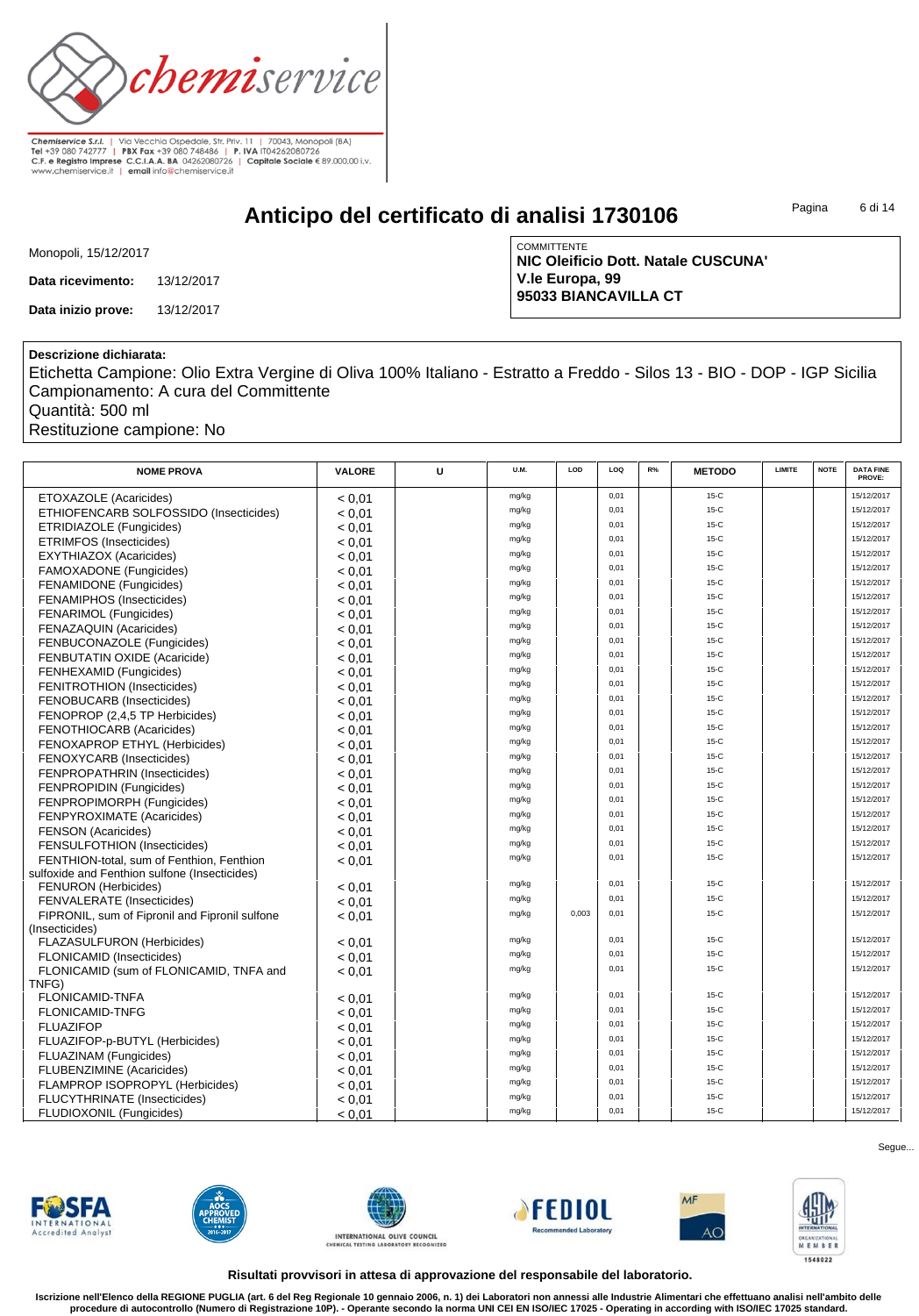

**Anticipo del certificato di analisi 1730106**

Pagina 7 di 14

| Monopoli, 15/12/2017 |
|----------------------|
|----------------------|

**Data ricevimento:** 13/12/2017

**Data inizio prove:** 13/12/2017

**COMMITTENTE NIC Oleificio Dott. Natale CUSCUNA' V.le Europa, 99 95033 BIANCAVILLA CT**

### **Descrizione dichiarata:**

Etichetta Campione: Olio Extra Vergine di Oliva 100% Italiano - Estratto a Freddo - Silos 13 - BIO - DOP - IGP Sicilia Campionamento: A cura del Committente

Quantità: 500 ml

Restituzione campione: No

| <b>NOME PROVA</b>                           | <b>VALORE</b> | U | <b>U.M.</b> | LOD | LOQ  | R% | <b>METODO</b> | <b>LIMITE</b> | <b>NOTE</b> | <b>DATA FINE</b><br>PROVE: |
|---------------------------------------------|---------------|---|-------------|-----|------|----|---------------|---------------|-------------|----------------------------|
| <b>FLUFENACET (Herbicides)</b>              | < 0.01        |   | mg/kg       |     | 0,01 |    | $15-C$        |               |             | 15/12/2017                 |
| <b>FLUFENOXURON (Acaricides)</b>            | < 0.01        |   | mg/kg       |     | 0,01 |    | $15-C$        |               |             | 15/12/2017                 |
| <b>FLUOPICOLIDE</b> (Fungicides)            | < 0.01        |   | mg/kg       |     | 0,01 |    | $15-C$        |               |             | 15/12/2017                 |
| FLUOPIRAM (Fungicide)                       | < 0.01        |   | mg/kg       |     | 0,01 |    | $15-C$        |               |             | 15/12/2017                 |
| FLUOTRIMAZOLE (Fungicides)                  | < 0.01        |   | mg/kg       |     | 0,01 |    | $15-C$        |               |             | 15/12/2017                 |
| FLUQUINCONAZOLE (Fungicides)                | < 0.01        |   | mg/kg       |     | 0,01 |    | $15-C$        |               |             | 15/12/2017                 |
| FLUROXYPYR (Herbicides)                     | < 0.01        |   | mg/kg       |     | 0,01 |    | $15-C$        |               |             | 15/12/2017                 |
| FLUSILAZOLE (Fungicides)                    | < 0.01        |   | mg/kg       |     | 0,01 |    | $15-C$        |               |             | 15/12/2017                 |
| <b>FLUTRIAFOL (Fungicides)</b>              | < 0.01        |   | mg/kg       |     | 0,01 |    | $15-C$        |               |             | 15/12/2017                 |
| FLUVALINATE (Insecticides)                  | < 0.01        |   | mg/kg       |     | 0.01 |    | $15-C$        |               |             | 15/12/2017                 |
| FOLPET (Fungicides)                         | < 0.01        |   | mg/kg       |     | 0.01 |    | $15-C$        |               |             | 15/12/2017                 |
| FONOFOS (Insecticides)                      | < 0.01        |   | mg/kg       |     | 0.01 |    | $15-C$        |               |             | 15/12/2017                 |
| <b>FLUTOLANIL (Fungicide)</b>               | < 0.01        |   | mg/kg       |     | 0,01 |    | $15-C$        |               |             | 15/12/2017                 |
| FORMETANATE (Insecticides)                  | < 0.01        |   | mg/kg       |     | 0.01 |    | $15-C$        |               |             | 15/12/2017                 |
| <b>FORMOTHION (Insecticides)</b>            | < 0.01        |   | mg/kg       |     | 0,01 |    | $15-C$        |               |             | 15/12/2017                 |
| <b>FOSTHIAZATE</b> (Nematicides)            | < 0.01        |   | mg/kg       |     | 0,01 |    | $15-C$        |               |             | 15/12/2017                 |
| FURALAXYL (Fungicides)                      | < 0.01        |   | mg/kg       |     | 0.01 |    | $15-C$        |               |             | 15/12/2017                 |
| FLUROCHLORIDONE (Herbicides)                | < 0.01        |   | mg/kg       |     | 0,01 |    | $15-C$        |               |             | 15/12/2017                 |
| <b>FURATHIOCARB (Insecticides)</b>          | < 0.01        |   | mg/kg       |     | 0.01 |    | $15-C$        |               |             | 15/12/2017                 |
| HALFENPROX (Insecticides)                   | < 0.01        |   | mg/kg       |     | 0,01 |    | $15-C$        |               |             | 15/12/2017                 |
| FLURPRIMIDOL (Growth regulators)            | < 0.01        |   | mg/kg       |     | 0,01 |    | $15-C$        |               |             | 15/12/2017                 |
| HALOXYFOP, including HALOXYFOP-P-METHYL     | < 0.01        |   | mg/kg       |     | 0,01 |    | $15-C$        |               |             | 15/12/2017                 |
| (Herbicides)                                |               |   |             |     |      |    |               |               |             |                            |
| HCH, as sum of alfa and beta (Insecticides) | < 0.01        |   | mg/kg       |     | 0,01 |    | $15-C$        |               |             | 15/12/2017                 |
| <b>HEPTACHLOR (Insecticides)</b>            | < 0.01        |   | mg/kg       |     | 0,01 |    | $15-C$        |               |             | 15/12/2017                 |
| FURAMETPYR (Fungicide)                      | < 0.01        |   | mg/kg       |     | 0,01 |    | $15-C$        |               |             | 15/12/2017                 |
| <b>HEPTACHLOR EPOXYDE (Insecticides)</b>    | < 0.01        |   | mg/kg       |     | 0,01 |    | $15-C$        |               |             | 15/12/2017                 |
| <b>HEPTENOPHOS (Insecticides)</b>           | < 0.01        |   | mg/kg       |     | 0,01 |    | $15-C$        |               |             | 15/12/2017                 |
| HEXACHLOROBENZENE - HCB (Fungicides)        | < 0.01        |   | mg/kg       |     | 0,01 |    | $15-C$        |               |             | 15/12/2017                 |
| <b>HEXACONAZOLE</b> (Fungicides)            | < 0.01        |   | mg/kg       |     | 0,01 |    | $15-C$        |               |             | 15/12/2017                 |
| <b>HEXAFLUMURON (Insecticides)</b>          | < 0.01        |   | mg/kg       |     | 0,01 |    | $15-C$        |               |             | 15/12/2017                 |
| <b>HEXAZINONE</b> (Herbicides)              | < 0.01        |   | mg/kg       |     | 0,01 |    | $15-C$        |               |             | 15/12/2017                 |
| <b>FOSMETOXON</b>                           | < 0.01        |   | mg/kg       |     | 0,01 |    | $15-C$        |               |             | 15/12/2017                 |
| IMAZALIL (Fungicides)                       | < 0.01        |   | mg/kg       |     | 0,01 |    | $15-C$        |               |             | 15/12/2017                 |
| IMIBENCONAZOLE (Fungicide)                  | < 0.01        |   | mg/kg       |     | 0,01 |    | $15-C$        |               |             | 15/12/2017                 |
| IMIDACLOPRID (Insecticides)                 | < 0.01        |   | mg/kg       |     | 0,01 |    | $15-C$        |               |             | 15/12/2017                 |
| INDAZIFLAM (Herbicide)                      | < 0.01        |   | mg/kg       |     | 0,01 |    | $15-C$        |               |             | 15/12/2017                 |
| <b>INDOXACARB</b> (Insecticides)            | < 0.01        |   | mg/kg       |     | 0,01 |    | $15-C$        |               |             | 15/12/2017                 |
| IODOFENPHOS (Insecticides)                  | < 0.01        |   | mg/kg       |     | 0,01 |    | $15-C$        |               |             | 15/12/2017                 |
| <b>IODOSULFURON</b> (Herbicides)            | < 0.01        |   | mg/kg       |     | 0,01 |    | $15-C$        |               |             | 15/12/2017                 |
| IOXYNIL (Herbicides)                        | < 0.01        |   | mg/kg       |     | 0,01 |    | $15-C$        |               |             | 15/12/2017                 |
| <b>IPROBENFOS (Fungicides)</b>              | < 0.01        |   | mg/kg       |     | 0,01 |    | $15-C$        |               |             | 15/12/2017                 |
| <b>IPRODIONE</b> (Fungicides)               | < 0.01        |   | mg/kg       |     | 0,01 |    | $15-C$        |               |             | 15/12/2017                 |
| IPROVALICARB (Fungicides)                   | < 0.01        |   | mg/kg       |     | 0,01 |    | $15-C$        |               |             | 15/12/2017                 |













Segue...

**Risultati provvisori in attesa di approvazione del responsabile del laboratorio.**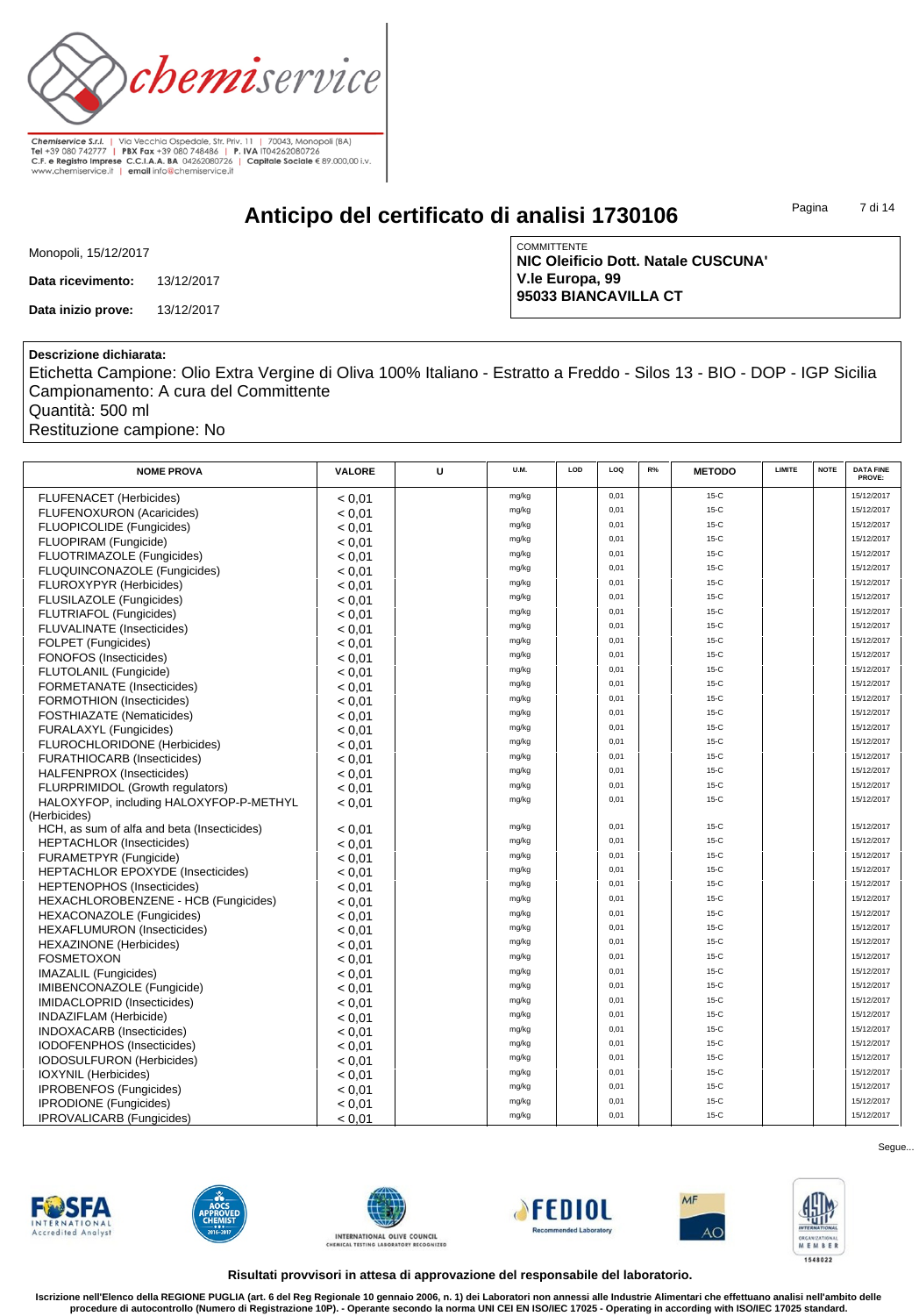

**Anticipo del certificato di analisi 1730106**

Pagina 8 di 14

| Monopoli, 15/12/2017 |
|----------------------|
|----------------------|

**Data ricevimento:** 13/12/2017

**Data inizio prove:** 13/12/2017

**COMMITTENTE NIC Oleificio Dott. Natale CUSCUNA' V.le Europa, 99 95033 BIANCAVILLA CT**

#### **Descrizione dichiarata:**

Etichetta Campione: Olio Extra Vergine di Oliva 100% Italiano - Estratto a Freddo - Silos 13 - BIO - DOP - IGP Sicilia Campionamento: A cura del Committente

Quantità: 500 ml

Restituzione campione: No

| <b>NOME PROVA</b>                         | <b>VALORE</b> | U | U.M.  | LOD | LOQ  | R% | <b>METODO</b> | LIMITE | <b>NOTE</b> | <b>DATA FINE</b><br>PROVE: |
|-------------------------------------------|---------------|---|-------|-----|------|----|---------------|--------|-------------|----------------------------|
| ISAZOFOS (Insecticides)                   | < 0.01        |   | mg/kg |     | 0,01 |    | $15-C$        |        |             | 15/12/2017                 |
| <b>ISODRIN</b> (Insecticides)             | < 0.01        |   | mg/kg |     | 0,01 |    | $15-C$        |        |             | 15/12/2017                 |
| ISOFENPHOS (Insecticides)                 | < 0.01        |   | mg/kg |     | 0,01 |    | $15-C$        |        |             | 15/12/2017                 |
| ISOFENPHOS METHYL (Insecticides)          | < 0.01        |   | mg/kg |     | 0,01 |    | $15-C$        |        |             | 15/12/2017                 |
| ISOPROCARB (Insecticides)                 | < 0.01        |   | mg/kg |     | 0,01 |    | $15-C$        |        |             | 15/12/2017                 |
| ISOPROTHIOLANE (Fingicides, Insecticides) | < 0.01        |   | mg/kg |     | 0,01 |    | $15-C$        |        |             | 15/12/2017                 |
| <b>ISOPROTURON</b> (Herbicides)           | < 0.01        |   | mg/kg |     | 0,01 |    | $15-C$        |        |             | 15/12/2017                 |
| <b>ISOXAFLUTOLE</b> (Herbicides)          | < 0.01        |   | mg/kg |     | 0,01 |    | $15-C$        |        |             | 15/12/2017                 |
| <b>ISOXATHION</b> (Insecticides)          | < 0.01        |   | mg/kg |     | 0,01 |    | $15-C$        |        |             | 15/12/2017                 |
| <b>ISURON</b> (Herbicides)                | < 0.01        |   | mg/kg |     | 0,01 |    | $15-C$        |        |             | 15/12/2017                 |
| <b>KRESOXIM METHYL (Fungicides)</b>       | < 0.01        |   | mg/kg |     | 0,01 |    | $15-C$        |        |             | 15/12/2017                 |
| LAMBDA CYHALOTHRIN (Insecticides)         | < 0.01        |   | mg/kg |     | 0,01 |    | $15-C$        |        |             | 15/12/2017                 |
| <b>LENACIL (Herbicides)</b>               | < 0.01        |   | mg/kg |     | 0,01 |    | $15-C$        |        |             | 15/12/2017                 |
| <b>LINDANE</b> (Insecticides)             | < 0.01        |   | mg/kg |     | 0,01 |    | $15-C$        |        |             | 15/12/2017                 |
| <b>LINURON</b> (Herbicides)               | < 0.01        |   | mg/kg |     | 0,01 |    | $15-C$        |        |             | 15/12/2017                 |
| LUFENURON (Insecticides)                  | < 0.01        |   | mg/kg |     | 0,01 |    | $15-C$        |        |             | 15/12/2017                 |
| MALAOXON (Metabolite)                     | < 0.01        |   | mg/kg |     | 0,01 |    | $15-C$        |        |             | 15/12/2017                 |
| <b>MALATHION</b> (Insecticides)           | < 0.01        |   | mg/kg |     | 0,01 |    | $15-C$        |        |             | 15/12/2017                 |
| MANDIPROPAMID (Fungicides)                | < 0.01        |   | mg/kg |     | 0,01 |    | $15-C$        |        |             | 15/12/2017                 |
|                                           |               |   | mg/kg |     | 0,01 |    | $15-C$        |        |             | 15/12/2017                 |
| MCPA (Herbicides)                         | < 0.01        |   | mg/kg |     | 0,01 |    | $15-C$        |        |             | 15/12/2017                 |
| MCPB (Herbicides)                         | < 0.01        |   | mg/kg |     | 0,01 |    | $15-C$        |        |             | 15/12/2017                 |
| MCPP (Herbicides)                         | < 0.01        |   | mg/kg |     | 0,01 |    | $15-C$        |        |             | 15/12/2017                 |
| <b>ISOPROPALIN (Herbicides)</b>           | < 0.01        |   |       |     | 0,01 |    | $15-C$        |        |             | 15/12/2017                 |
| <b>MECARBAM</b> (Insecticides)            | < 0.01        |   | mg/kg |     | 0,01 |    | $15-C$        |        |             | 15/12/2017                 |
| <b>MEFENACET</b> (Herbicides)             | < 0.01        |   | mg/kg |     | 0,01 |    | $15-C$        |        |             | 15/12/2017                 |
| MEPANIPYRIM (Fungicides)                  | < 0.01        |   | mg/kg |     | 0,01 |    | $15-C$        |        |             | 15/12/2017                 |
| <b>ISOXABEN</b> (Herbicides)              | < 0.01        |   | mg/kg |     | 0,01 |    | $15-C$        |        |             | 15/12/2017                 |
| MEPHOSFOLAN (Insecticedes)                | < 0.01        |   | mg/kg |     |      |    | $15-C$        |        |             | 15/12/2017                 |
| <b>MEPRONIL (Fungicides)</b>              | < 0.01        |   | mg/kg |     | 0,01 |    |               |        |             |                            |
| MEPTYLDINOCAP (Fungicides)                | < 0.01        |   | mg/kg |     | 0,01 |    | $15-C$        |        |             | 15/12/2017                 |
| MESOSULFURON METHYL (Herbicides)          | < 0.01        |   | mg/kg |     | 0,01 |    | $15-C$        |        |             | 15/12/2017                 |
| METAFLUMIZONE (Insecticide)               | < 0.01        |   | mg/kg |     | 0,01 |    | $15-C$        |        |             | 15/12/2017                 |
| METALAXYL (Fungicides)                    | < 0.01        |   | mg/kg |     | 0,01 |    | $15-C$        |        |             | 15/12/2017                 |
| METALAXYL (sum of METALAXYL and           | < 0.01        |   | mg/kg |     | 0,01 |    | $15-C$        |        |             | 15/12/2017                 |
| METALAXYL-M)                              |               |   |       |     | 0,01 |    | $15-C$        |        |             | 15/12/2017                 |
| METALAXYL-M                               | < 0.01        |   | mg/kg |     | 0.01 |    | $15-C$        |        |             | 15/12/2017                 |
| <b>METAMITRON</b> (Herbicides)            | < 0.01        |   | mg/kg |     |      |    |               |        |             | 15/12/2017                 |
| METAZACHLOR (Herbicides)                  | < 0.01        |   | mg/kg |     | 0,01 |    | 15-C          |        |             |                            |
| METCONAZOLE (Fungicides)                  | < 0.01        |   | mg/kg |     | 0,01 |    | $15-C$        |        |             | 15/12/2017                 |
| METHACRIFOS (Insecticides)                | < 0.01        |   | mg/kg |     | 0,01 |    | 15-C          |        |             | 15/12/2017                 |
| METHAMIDOPHOS (Insecticides)              | < 0.01        |   | mg/kg |     | 0,01 |    | $15-C$        |        |             | 15/12/2017                 |
| <b>METHIDATHION (Insecticides)</b>        | < 0.01        |   | mg/kg |     | 0,01 |    | $15-C$        |        |             | 15/12/2017                 |
| METHIOCARB (Insecticides)                 | < 0.01        |   | mg/kg |     | 0,01 |    | $15-C$        |        |             | 15/12/2017                 |
| <b>METHOMYL</b> (Insecticides)            | < 0.01        |   | mg/kg |     | 0,01 |    | $15-C$        |        |             | 15/12/2017                 |

**FWSFA Accredited Analys** 











Segue...

**Risultati provvisori in attesa di approvazione del responsabile del laboratorio.**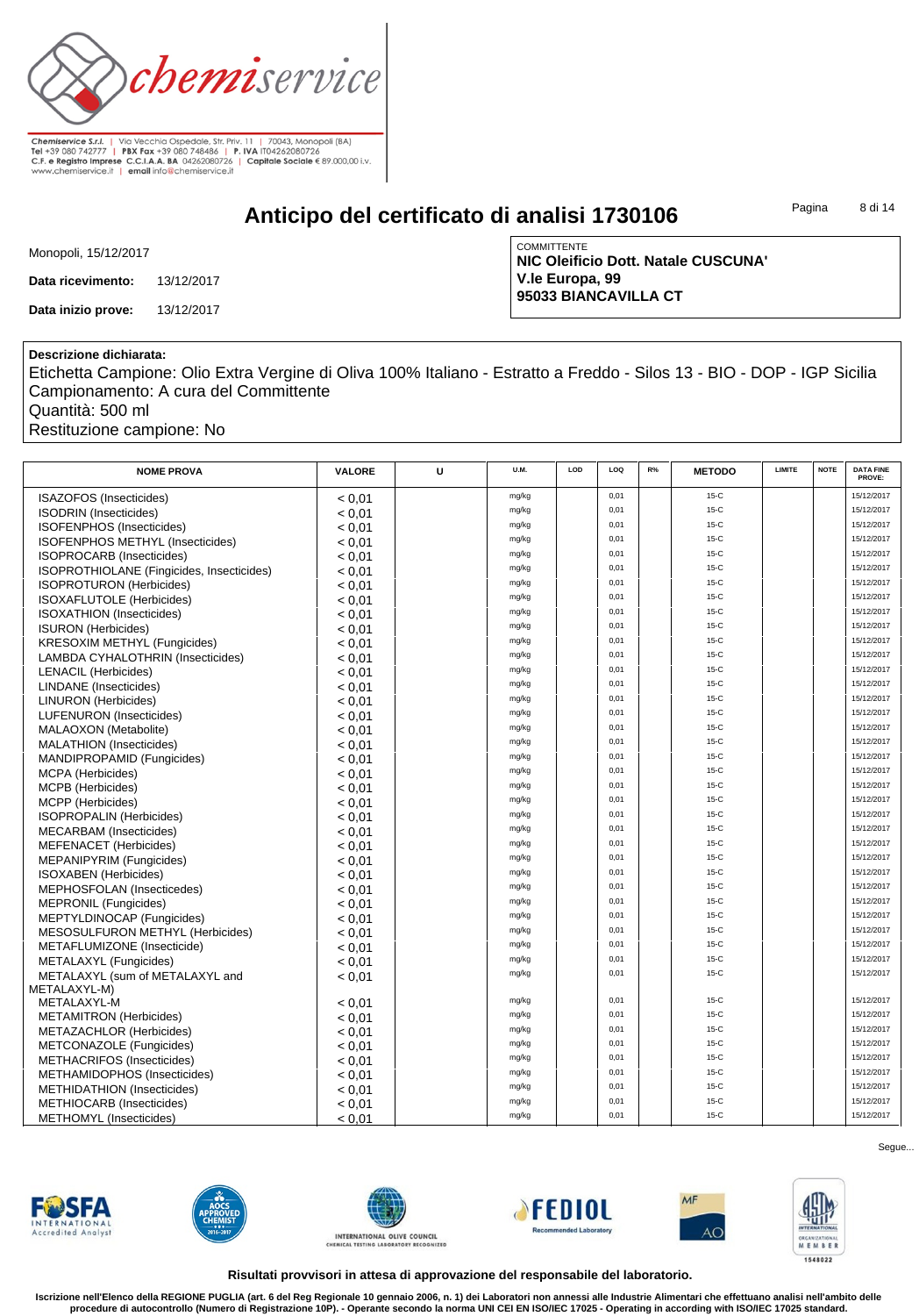

**Anticipo del certificato di analisi 1730106**

Pagina 9 di 14

| Monopoli, 15/12/2017 |
|----------------------|
|----------------------|

**Data ricevimento:** 13/12/2017

**Data inizio prove:** 13/12/2017

**COMMITTENTE NIC Oleificio Dott. Natale CUSCUNA' V.le Europa, 99 95033 BIANCAVILLA CT**

#### **Descrizione dichiarata:**

Etichetta Campione: Olio Extra Vergine di Oliva 100% Italiano - Estratto a Freddo - Silos 13 - BIO - DOP - IGP Sicilia Campionamento: A cura del Committente

Quantità: 500 ml

Restituzione campione: No

| <b>NOME PROVA</b>                               | <b>VALORE</b> | U | U.M.  | LOD | LOQ  | R% | <b>METODO</b> | LIMITE | <b>NOTE</b> | <b>DATA FINE</b><br>PROVE: |
|-------------------------------------------------|---------------|---|-------|-----|------|----|---------------|--------|-------------|----------------------------|
| <b>METHOPRENE</b> (Insecticides)                | < 0.01        |   | mg/kg |     | 0,01 |    | $15-C$        |        |             | 15/12/2017                 |
| METHOXYCHLOR (Insecticides)                     | < 0.01        |   | mg/kg |     | 0,01 |    | $15-C$        |        |             | 15/12/2017                 |
| METHOXYFENOZIDE (Insecticides)                  | < 0.01        |   | mg/kg |     | 0,01 |    | $15-C$        |        |             | 15/12/2017                 |
| <b>METOBROMURON (Herbicides)</b>                | < 0.01        |   | mg/kg |     | 0,01 |    | $15-C$        |        |             | 15/12/2017                 |
| <b>METOLACHLOR (Herbicides)</b>                 | < 0.01        |   | mg/kg |     | 0,01 |    | $15-C$        |        |             | 15/12/2017                 |
| METOLCARB (Insecticides)                        | < 0.01        |   | mg/kg |     | 0,01 |    | $15-C$        |        |             | 15/12/2017                 |
| <b>METOXURON</b> (Herbicides)                   | < 0.01        |   | mg/kg |     | 0,01 |    | $15-C$        |        |             | 15/12/2017                 |
| <b>METRAFENONE</b> (Fungicides)                 | < 0.01        |   | mg/kg |     | 0,01 |    | $15-C$        |        |             | 15/12/2017                 |
| <b>METRIBUZIN (Herbicides)</b>                  | < 0.01        |   | mg/kg |     | 0,01 |    | $15-C$        |        |             | 15/12/2017                 |
| <b>MEVINPHOS</b> (Insecticides)                 | < 0.01        |   | mg/kg |     | 0,01 |    | $15-C$        |        |             | 15/12/2017                 |
| MIREX (Insecticides)                            | < 0.01        |   | mg/kg |     | 0,01 |    | $15-C$        |        |             | 15/12/2017                 |
| <b>MOLINATE</b> (Herbicides)                    | < 0.01        |   | mg/kg |     | 0,01 |    | $15-C$        |        |             | 15/12/2017                 |
| MONOCROTOPHOS (Insecticides)                    | < 0.01        |   | mg/kg |     | 0,01 |    | $15-C$        |        |             | 15/12/2017                 |
| <b>MONOLINURON</b> (Herbicides)                 | < 0.01        |   | mg/kg |     | 0,01 |    | $15-C$        |        |             | 15/12/2017                 |
| <b>MYCLOBUTANIL (Fungicides)</b>                | < 0.01        |   | mg/kg |     | 0,01 |    | $15-C$        |        |             | 15/12/2017                 |
| NAA (1- Naphthalen acetic Acid)                 | < 0.01        |   | mg/kg |     | 0,01 |    | $15-C$        |        |             | 15/12/2017                 |
| NAD (1-Naphthalen acethamide)                   | < 0.01        |   | mg/kg |     | 0,01 |    | $15-C$        |        |             | 15/12/2017                 |
| NALED (Insecticides, Acaricides)                | < 0.01        |   | mg/kg |     | 0,01 |    | $15-C$        |        |             | 15/12/2017                 |
| METHIOCARB-total, sum of Methiocarb, Methiocarb | < 0.01        |   | mg/kg |     | 0,01 |    | $15-C$        |        |             | 15/12/2017                 |
| sulfoxide and Methiocarb sulfone (Insecticides) |               |   |       |     |      |    |               |        |             |                            |
| NAPROPAMIDE (Herbicide)                         | < 0.01        |   | mg/kg |     | 0,01 |    | $15-C$        |        |             | 15/12/2017                 |
| <b>NEBURON</b> (Herbicides)                     | < 0.01        |   | mg/kg |     | 0,01 |    | $15-C$        |        |             | 15/12/2017                 |
| NICOTINE (Insecticides)                         | < 0.01        |   | mg/kg |     | 0,01 |    | $15-C$        |        |             | 15/12/2017                 |
| NITENPYRAM (Insecticides)                       | < 0.01        |   | mg/kg |     | 0,01 |    | $15-C$        |        |             | 15/12/2017                 |
| NITROFEN (Herbicides)                           | < 0.01        |   | mg/kg |     | 0,01 |    | $15-C$        |        |             | 15/12/2017                 |
| NITROTHAL-ISOPROPYL (Fungicides)                | < 0.01        |   | mg/kg |     | 0,01 |    | $15-C$        |        |             | 15/12/2017                 |
| NORFLURAZON (Herbicides)                        | < 0.01        |   | mg/kg |     | 0,01 |    | $15-C$        |        |             | 15/12/2017                 |
| <b>NOVALURON</b> (Insecticides)                 | < 0.01        |   | mg/kg |     | 0,01 |    | $15-C$        |        |             | 15/12/2017                 |
| <b>NUARIMOL</b> (Fungicides)                    | < 0.01        |   | mg/kg |     | 0,01 |    | $15-C$        |        |             | 15/12/2017                 |
| <b>OFURACE</b> (Fungicides)                     | < 0.01        |   | mg/kg |     | 0,01 |    | $15-C$        |        |             | 15/12/2017                 |
| <b>OMETHOATE</b> (Insecticides)                 | < 0.01        |   | mg/kg |     | 0,01 |    | $15-C$        |        |             | 15/12/2017                 |
| ORYZALIN (Herbicide)                            | < 0.01        |   | mg/kg |     | 0,01 |    | $15-C$        |        |             | 15/12/2017                 |
| OXADIAZON (Herbicides)                          | < 0.01        |   | mg/kg |     | 0,01 |    | $15-C$        |        |             | 15/12/2017                 |
| <b>OXADIXYL</b> (Fungicides)                    | < 0.01        |   | mg/kg |     | 0,01 |    | $15-C$        |        |             | 15/12/2017                 |
| <b>OXAMYL</b> (Insecticides)                    | < 0.01        |   | mg/kg |     | 0,01 |    | $15-C$        |        |             | 15/12/2017                 |
| <b>OXYCARBOXIN (Fungicides)</b>                 | < 0.01        |   | mg/kg |     | 0,01 |    | $15-C$        |        |             | 15/12/2017                 |
| <b>OXYFLUORFEN (Herbicides)</b>                 | < 0.01        |   | mg/kg |     | 0,01 |    | $15-C$        |        |             | 15/12/2017                 |
| PACLOBUTRAZOL (Growth Regulators)               | < 0.01        |   | mg/kg |     | 0,01 |    | $15-C$        |        |             | 15/12/2017                 |
| PARAOXON (Insecticides)                         | < 0.01        |   | mg/kg |     | 0,01 |    | $15-C$        |        |             | 15/12/2017                 |
| PARAOXON METHYL (Insecticides)                  | < 0.01        |   | mg/kg |     | 0,01 |    | $15-C$        |        |             | 15/12/2017                 |
| PARATHION ETHYL (Insecticides)                  | < 0.01        |   | mg/kg |     | 0,01 |    | $15-C$        |        |             | 15/12/2017                 |
| PARATHION METHYL (Insecticides)                 | < 0.01        |   | mg/kg |     | 0,01 |    | $15-C$        |        |             | 15/12/2017                 |
| PENCONAZOLE (Fungicides)                        | < 0.01        |   | mg/kg |     | 0,01 |    | $15-C$        |        |             | 15/12/2017                 |
| PENCYCURON (Fungicides)                         | < 0.01        |   | mg/kg |     | 0,01 |    | $15-C$        |        |             | 15/12/2017                 |













Segue...

**Risultati provvisori in attesa di approvazione del responsabile del laboratorio.**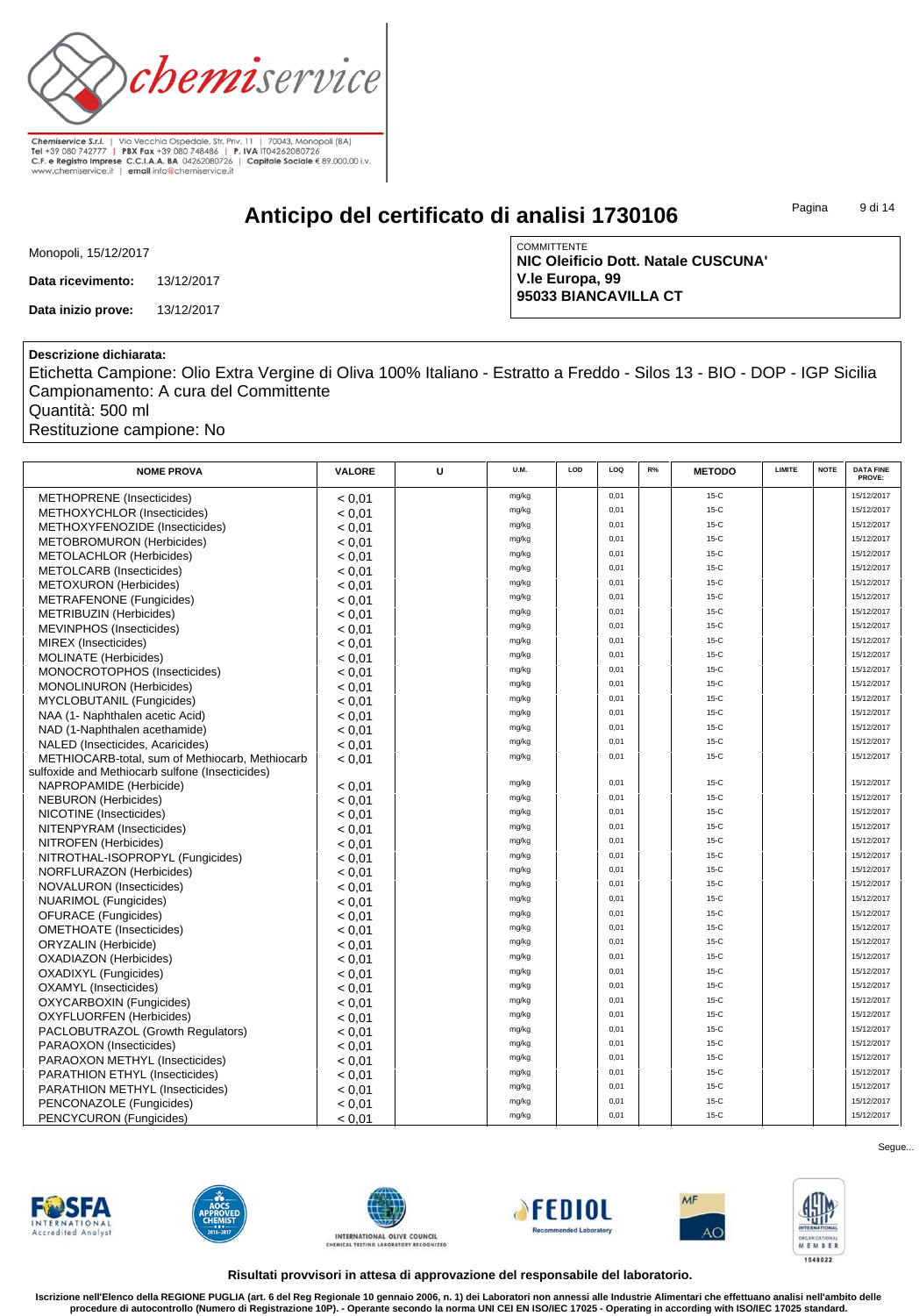

**Anticipo del certificato di analisi 1730106**

Pagina 10 di 14

| Monopoli, 15/12/2017 |
|----------------------|
|----------------------|

**Data ricevimento:** 13/12/2017

**Data inizio prove:** 13/12/2017

**COMMITTENTE NIC Oleificio Dott. Natale CUSCUNA' V.le Europa, 99 95033 BIANCAVILLA CT**

#### **Descrizione dichiarata:**

Etichetta Campione: Olio Extra Vergine di Oliva 100% Italiano - Estratto a Freddo - Silos 13 - BIO - DOP - IGP Sicilia Campionamento: A cura del Committente

Quantità: 500 ml

Restituzione campione: No

| <b>NOME PROVA</b>                 | <b>VALORE</b> | U | U.M.  | LOD | LOQ  | R% | <b>METODO</b> | <b>LIMITE</b> | <b>NOTE</b> | <b>DATA FINE</b><br>PROVE: |
|-----------------------------------|---------------|---|-------|-----|------|----|---------------|---------------|-------------|----------------------------|
| PENDIMETHALIN (Herbicides)        | < 0.01        |   | mg/kg |     | 0,01 |    | $15-C$        |               |             | 15/12/2017                 |
| PENOXSULAM (Herbicides)           | < 0.01        |   | mg/kg |     | 0,01 |    | $15-C$        |               |             | 15/12/2017                 |
| PENTACHLOROANILINE (Fungicides)   | < 0.01        |   | mg/kg |     | 0,01 |    | $15-C$        |               |             | 15/12/2017                 |
| PENTACHLOROANISOLO (Fungicides)   | < 0.01        |   | mg/kg |     | 0,01 |    | $15-C$        |               |             | 15/12/2017                 |
| PENTHIOPYRAD (fungicides)         | < 0.01        |   | mg/kg |     | 0,01 |    | $15-C$        |               |             | 15/12/2017                 |
| PERMETHRIN (Insecticides)         | < 0.01        |   | mg/kg |     | 0,01 |    | $15-C$        |               |             | 15/12/2017                 |
| PHENMEDIPHAM (Herbicides)         | < 0.01        |   | mg/kg |     | 0,01 |    | $15-C$        |               |             | 15/12/2017                 |
| PHENTHOATE (Insecticides)         | < 0.01        |   | mg/kg |     | 0,01 |    | $15-C$        |               |             | 15/12/2017                 |
| PHENYLPHENOL-2 (Fungicides)       | < 0.01        |   | mg/kg |     | 0.01 |    | $15-C$        |               |             | 15/12/2017                 |
| PHORATE (Insecticides)            | < 0.01        |   | mg/kg |     | 0,01 |    | $15-C$        |               |             | 15/12/2017                 |
| PENTACHLOROTHIOANISOLE [Methyl    | < 0.01        |   | mg/kg |     | 0,01 |    | $15-C$        |               |             | 15/12/2017                 |
| pentachlorophenyl sulfide]        |               |   |       |     |      |    |               |               |             |                            |
| PHOSALONE (Insecticides)          | < 0.01        |   | mg/kg |     | 0,01 |    | $15-C$        |               |             | 15/12/2017                 |
| PHOSMET (Insecticides)            | < 0.01        |   | mg/kg |     | 0,01 |    | $15-C$        |               |             | 15/12/2017                 |
| PHOSPHAMIDON (Insecticides)       | < 0.01        |   | mg/kg |     | 0,01 |    | $15-C$        |               |             | 15/12/2017                 |
| PHOXIM (Insecticides/Acaricides)  | < 0.01        |   | mg/kg |     | 0,01 |    | $15-C$        |               |             | 15/12/2017                 |
| PHTHALIDE (Fungicides)            | < 0.01        |   | mg/kg |     | 0,01 |    | $15-C$        |               |             | 15/12/2017                 |
| PICLORAM (Herbicides)             | < 0.01        |   | mg/kg |     | 0,01 |    | $15-C$        |               |             | 15/12/2017                 |
| PICOLINAFEN (Herbicides)          | < 0.01        |   | mg/kg |     | 0,01 |    | $15-C$        |               |             | 15/12/2017                 |
| PICOXYSTROBIN (Fungicides)        | < 0.01        |   | mg/kg |     | 0,01 |    | $15-C$        |               |             | 15/12/2017                 |
| PIPERONYL BUTOXIDE (Synergist)    | < 0.01        |   | mg/kg |     | 0.01 |    | $15-C$        |               |             | 15/12/2017                 |
| PIRIMICARB (Insecticides)         | < 0.01        |   | mg/kg |     | 0,01 |    | $15-C$        |               |             | 15/12/2017                 |
| PIRIMICARB (sum of PIRIMICARB and | < 0.01        |   | mg/kg |     | 0.01 |    | $15-C$        |               |             | 15/12/2017                 |
| PIRIMICARB, DESMETHYL)            |               |   |       |     |      |    |               |               |             |                            |
| PIRIMICARB, DESMETHYL             | < 0.01        |   | mg/kg |     | 0.01 |    | $15-C$        |               |             | 15/12/2017                 |
| PIRIMIPHOS ETHYL (Insecticides)   | < 0.01        |   | mg/kg |     | 0,01 |    | $15-C$        |               |             | 15/12/2017                 |
| PIRIMIPHOS METHYL (Insecticides)  | < 0.01        |   | mg/kg |     | 0,01 |    | $15-C$        |               |             | 15/12/2017                 |
| PRETILACHLOR (Herbicides)         | < 0.01        |   | mg/kg |     | 0,01 |    | $15-C$        |               |             | 15/12/2017                 |
| PROCHLORAZ (Fungicides)           | < 0.01        |   | mg/kg |     | 0,01 |    | $15-C$        |               |             | 15/12/2017                 |
| <b>PERTANE</b>                    | < 0.01        |   | mg/kg |     | 0,01 |    | $15-C$        |               |             | 15/12/2017                 |
| PROCYMIDONE (Fungicides)          | < 0.01        |   | mg/kg |     | 0,01 |    | $15-C$        |               |             | 15/12/2017                 |
| PROFENOFOS (Insecticides)         | < 0.01        |   | mg/kg |     | 0,01 |    | $15-C$        |               |             | 15/12/2017                 |
| PROFLURALIN (Herbicides)          | < 0.01        |   | mg/kg |     | 0,01 |    | $15-C$        |               |             | 15/12/2017                 |
| PROMECARB (Insecticides)          | < 0.01        |   | mg/kg |     | 0,01 |    | $15-C$        |               |             | 15/12/2017                 |
| <b>PROMETON (Herbicides)</b>      | < 0.01        |   | mg/kg |     | 0,01 |    | $15-C$        |               |             | 15/12/2017                 |
| PROMETRYN (Herbicides)            | < 0.01        |   | mg/kg |     | 0,01 |    | $15-C$        |               |             | 15/12/2017                 |
| PROPAMOCARB (Fungicides)          | < 0.01        |   | mg/kg |     | 0,01 |    | $15-C$        |               |             | 15/12/2017                 |
| PROPAMOCARB (sum fo PROPAMOCARB,  | < 0.01        |   | mg/kg |     | 0,01 |    | $15-C$        |               |             | 15/12/2017                 |
| PROPAMOCARB-N-DESMETHYL and       |               |   |       |     |      |    |               |               |             |                            |
| PROPAMOCARB-N-OXIDE)              |               |   |       |     |      |    |               |               |             |                            |
| PROPAMOCARB-N-DESMETHYL           | < 0.01        |   | mg/kg |     | 0,01 |    | $15-C$        |               |             | 15/12/2017                 |
| PROPAMOCARB-N-OXIDE               | < 0.01        |   | mg/kg |     | 0,01 |    | $15-C$        |               |             | 15/12/2017                 |
| PROPANIL (Herbicides)             | < 0.01        |   | mg/kg |     | 0,01 |    | $15-C$        |               |             | 15/12/2017                 |
| PROPARGITE (Acaricides)           | < 0.01        |   | mg/kg |     | 0,01 |    | $15-C$        |               |             | 15/12/2017                 |













Segue...

**Risultati provvisori in attesa di approvazione del responsabile del laboratorio.**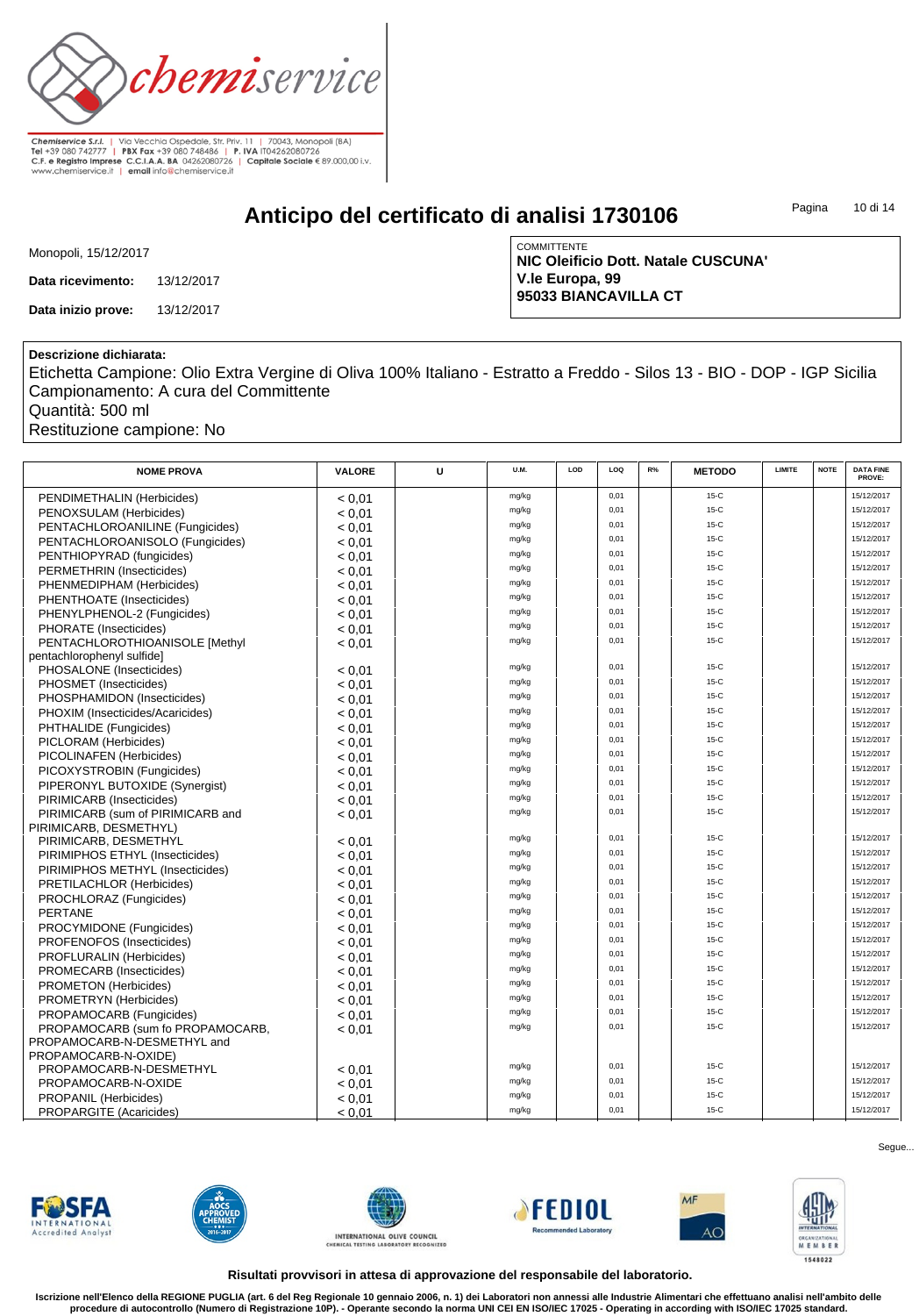

**Anticipo del certificato di analisi 1730106**

Pagina 11 di 14

| Monopoli, 15/12/2017 |
|----------------------|
|----------------------|

**Data ricevimento:** 13/12/2017

**Data inizio prove:** 13/12/2017

**COMMITTENTE NIC Oleificio Dott. Natale CUSCUNA' V.le Europa, 99 95033 BIANCAVILLA CT**

### **Descrizione dichiarata:**

Etichetta Campione: Olio Extra Vergine di Oliva 100% Italiano - Estratto a Freddo - Silos 13 - BIO - DOP - IGP Sicilia Campionamento: A cura del Committente

Quantità: 500 ml

Restituzione campione: No

| <b>NOME PROVA</b>                             | <b>VALORE</b> | U | U.M.  | LOD | LOQ  | R% | <b>METODO</b> | <b>LIMITE</b> | <b>NOTE</b> | <b>DATA FINE</b><br>PROVE: |
|-----------------------------------------------|---------------|---|-------|-----|------|----|---------------|---------------|-------------|----------------------------|
| PROPAZINE (Herbicides)                        | < 0.01        |   | mg/kg |     | 0,01 |    | $15-C$        |               |             | 15/12/2017                 |
| PROPHAM (Herbicides)                          | < 0.01        |   | mg/kg |     | 0,01 |    | $15-C$        |               |             | 15/12/2017                 |
| PROPICONAZOLE (Fungicides)                    | < 0.01        |   | mg/kg |     | 0,01 |    | $15-C$        |               |             | 15/12/2017                 |
| PROPOXUR (Insecticides)                       | < 0.01        |   | mg/kg |     | 0,01 |    | $15-C$        |               |             | 15/12/2017                 |
| PROPYZAMIDE (Herbicides)                      | < 0.01        |   | mg/kg |     | 0,01 |    | $15-C$        |               |             | 15/12/2017                 |
| PROQUINAZID (Fungicides)                      | < 0.01        |   | mg/kg |     | 0,01 |    | $15-C$        |               |             | 15/12/2017                 |
| PROPAPHOS (Insecticides)                      | < 0.01        |   | mg/kg |     | 0,01 |    | $15-C$        |               |             | 15/12/2017                 |
| PROSULFOCARB (Herbicides)                     | < 0.01        |   | mg/kg |     | 0,01 |    | $15-C$        |               |             | 15/12/2017                 |
| PROTHIOFOS (Insecticides)                     | < 0.01        |   | mg/kg |     | 0,01 |    | $15-C$        |               |             | 15/12/2017                 |
| PROTHOATE (Insecticides, Acaricides)          | < 0.01        |   | mg/kg |     | 0,01 |    | $15-C$        |               |             | 15/12/2017                 |
| PYMETROZINE (Insecticides)                    | < 0.01        |   | mg/kg |     | 0,01 |    | $15-C$        |               |             | 15/12/2017                 |
| PYRACLOSTROBIN (Fungicides)                   | < 0.01        |   | mg/kg |     | 0,01 |    | $15-C$        |               |             | 15/12/2017                 |
| PYRAFLUFEN ETHYL (Herbicide)                  | < 0.01        |   | mg/kg |     | 0,01 |    | $15-C$        |               |             | 15/12/2017                 |
| PYRAZOPHOS (Fungicides)                       | < 0.01        |   | mg/kg |     | 0,01 |    | $15-C$        |               |             | 15/12/2017                 |
| PYRETHRINS (Insecticides)                     | < 0.01        |   | mg/kg |     | 0,01 |    | $15-C$        |               |             | 15/12/2017                 |
| PROPACHLOR (Herbicides)                       | < 0.01        |   | mg/kg |     | 0,01 |    | $15-C$        |               |             | 15/12/2017                 |
| <b>PYRIDABEN</b> (Acaricides)                 | < 0.01        |   | mg/kg |     | 0,01 |    | $15-C$        |               |             | 15/12/2017                 |
| PYRIDAPHENTHION (Insecticides)                | < 0.01        |   | mg/kg |     | 0,01 |    | $15-C$        |               |             | 15/12/2017                 |
| <b>PYRIDATE</b> (Herbicides)                  | < 0.01        |   | mg/kg |     | 0,01 |    | $15-C$        |               |             | 15/12/2017                 |
| PYRIFENOX (Fungicides)                        | < 0.01        |   | mg/kg |     | 0,01 |    | $15-C$        |               |             | 15/12/2017                 |
| PYRACLOFOS (Insecticides)                     | < 0.01        |   | mg/kg |     | 0,01 |    | $15-C$        |               |             | 15/12/2017                 |
| PYRIMETHANIL (Fungicides)                     | < 0.01        |   | mg/kg |     | 0,01 |    | $15-C$        |               |             | 15/12/2017                 |
| PYRIPROXYFEN (Insecticides)                   | < 0.01        |   | mg/kg |     | 0,01 |    | $15-C$        |               |             | 15/12/2017                 |
| PYROQUILON (Fungicides)                       | < 0.01        |   | mg/kg |     | 0,01 |    | $15-C$        |               |             | 15/12/2017                 |
| <b>QUINALPHOS (Insecticides)</b>              | < 0.01        |   | mg/kg |     | 0,01 |    | $15-C$        |               |             | 15/12/2017                 |
| <b>QUINOXIFEN (Fungicides)</b>                | < 0.01        |   | mg/kg |     | 0,01 |    | $15-C$        |               |             | 15/12/2017                 |
| <b>QUINTOZENE</b> (Fungicides)                | < 0.01        |   | mg/kg |     | 0,01 |    | $15-C$        |               |             | 15/12/2017                 |
| <b>QUIZALOFOP</b> (Herbicides)                | < 0.01        |   | mg/kg |     | 0,01 |    | $15-C$        |               |             | 15/12/2017                 |
| <b>QUIZALOFOP ETHYL (Herbicides)</b>          | < 0.01        |   | mg/kg |     | 0,01 |    | $15-C$        |               |             | 15/12/2017                 |
| ROTENONE (Insecticides)                       | < 0.01        |   | mg/kg |     | 0,01 |    | $15-C$        |               |             | 15/12/2017                 |
| SILAFLUOFEN (Insecticides)                    | < 0.01        |   | mg/kg |     | 0,01 |    | $15-C$        |               |             | 15/12/2017                 |
| PYRIMIDIFEN (Acaricides/Insecticides)         | < 0.01        |   | mg/kg |     | 0,01 |    | $15-C$        |               |             | 15/12/2017                 |
| SIMAZINE (Herbicides)                         | < 0.01        |   | mg/kg |     | 0,01 |    | $15-C$        |               |             | 15/12/2017                 |
| PROTHIOCONAZOLE (Fungicides)                  | < 0.01        |   | mg/kg |     | 0,01 |    | $15-C$        |               |             | 15/12/2017                 |
| SIMETRYN (Herbicides)                         | < 0.01        |   | mg/kg |     | 0,01 |    | $15-C$        |               |             | 15/12/2017                 |
| SPINOSAD (Insecticides)                       | < 0.01        |   | mg/kg |     | 0,01 |    | $15-C$        |               |             | 15/12/2017                 |
| SPIRODICLOFEN (Acaricides)                    | < 0.01        |   | mg/kg |     | 0,01 |    | $15-C$        |               |             | 15/12/2017                 |
| SPIROMESIFEN (Insecticides)                   | < 0.01        |   | mg/kg |     | 0,01 |    | $15-C$        |               |             | 15/12/2017                 |
| SPIROTETRAMAT (sum of spirotetramat and       | < 0.01        |   | mg/kg |     | 0,01 |    | $15-C$        |               |             | 15/12/2017                 |
| metabolites, as Spirotetramat) (Insecticides) |               |   |       |     |      |    |               |               |             |                            |
| SPIROXAMINE (Fungicides)                      | < 0.01        |   | mg/kg |     | 0,01 |    | $15-C$        |               |             | 15/12/2017                 |
| <b>SULFALLATE</b> (Herbicides)                | < 0.01        |   | mg/kg |     | 0,01 |    | $15-C$        |               |             | 15/12/2017                 |
| <b>SULFOTEP</b> (Insecticides)                | < 0.01        |   | mg/kg |     | 0,01 |    | $15-C$        |               |             | 15/12/2017                 |
| TEBUCONAZOLE (Fungicides)                     | < 0.01        |   | mg/kg |     | 0.01 |    | $15-C$        |               |             | 15/12/2017                 |

**FWSFA Accredited Analys** 











Segue...

**Risultati provvisori in attesa di approvazione del responsabile del laboratorio.**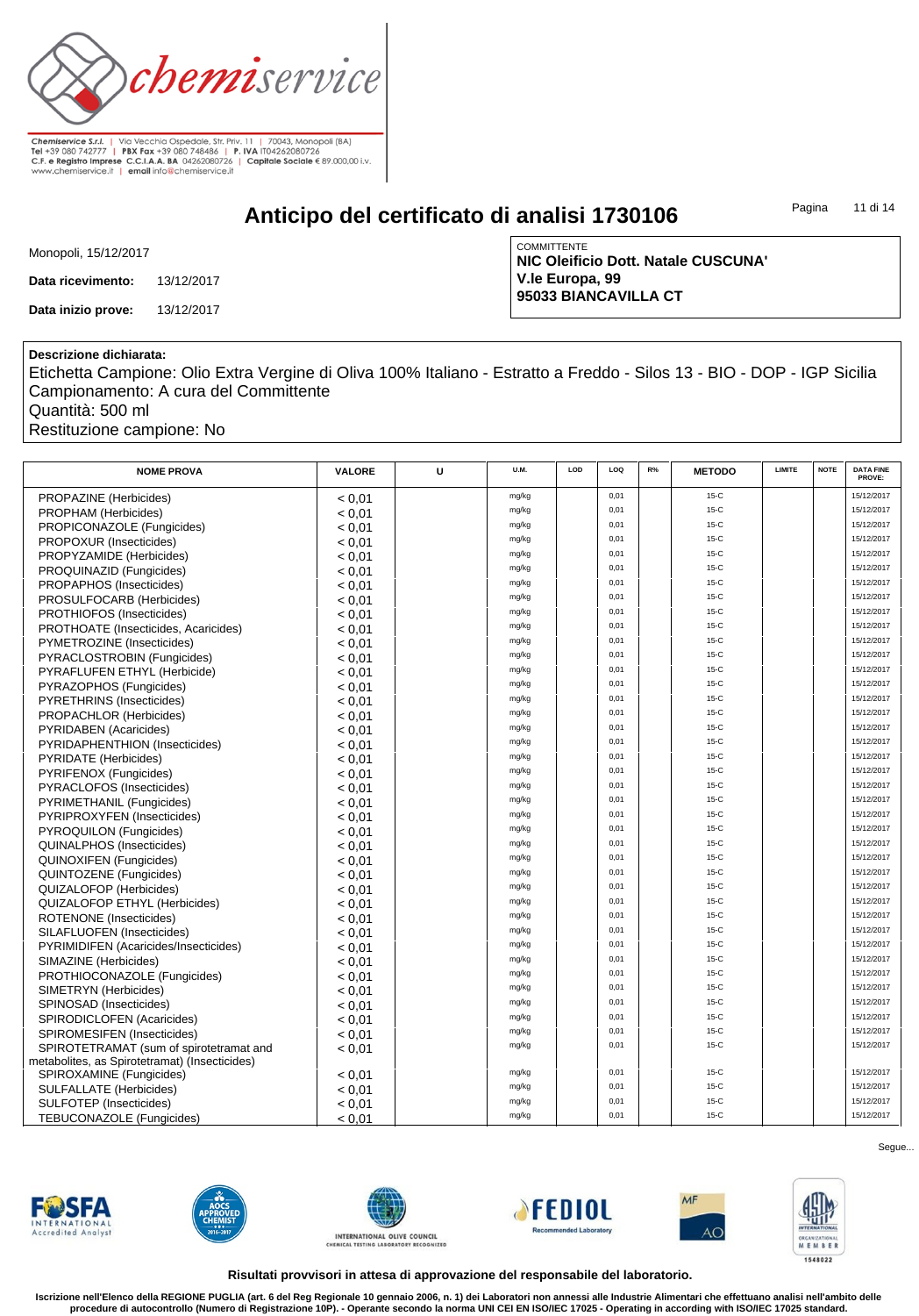

**Anticipo del certificato di analisi 1730106**

Pagina 12 di 14

| Monopoli, 15/12/2017 |
|----------------------|
|----------------------|

**Data ricevimento:** 13/12/2017

**Data inizio prove:** 13/12/2017

**COMMITTENTE NIC Oleificio Dott. Natale CUSCUNA' V.le Europa, 99 95033 BIANCAVILLA CT**

#### **Descrizione dichiarata:**

Etichetta Campione: Olio Extra Vergine di Oliva 100% Italiano - Estratto a Freddo - Silos 13 - BIO - DOP - IGP Sicilia Campionamento: A cura del Committente

Quantità: 500 ml

Restituzione campione: No

| <b>NOME PROVA</b>                         | <b>VALORE</b> | U | <b>U.M.</b>    | LOD | LOQ  | R% | <b>METODO</b> | LIMITE | <b>NOTE</b> | <b>DATA FINE</b><br>PROVE: |
|-------------------------------------------|---------------|---|----------------|-----|------|----|---------------|--------|-------------|----------------------------|
| TEBUFENOZIDE (Insecticides)               | < 0.01        |   | mg/kg          |     | 0,01 |    | $15-C$        |        |             | 15/12/2017                 |
| <b>TEBUFENPYRAD (Insecticides)</b>        | < 0.01        |   | mg/kg          |     | 0,01 |    | $15-C$        |        |             | 15/12/2017                 |
| SPINETORAM J (Insecticides)               | < 0.01        |   | mg/kg          |     | 0,01 |    | $15-C$        |        |             | 15/12/2017                 |
| TEFLUBENZURON (Insecticides)              | < 0.01        |   | mg/kg          |     | 0,01 |    | $15-C$        |        |             | 15/12/2017                 |
| SPINETORAM L (Insecticides)               | < 0.01        |   | mg/kg          |     | 0,01 |    | $15-C$        |        |             | 15/12/2017                 |
| <b>TEFLUTHRIN (Insecticides)</b>          | < 0.01        |   | mg/kg          |     | 0,01 |    | $15-C$        |        |             | 15/12/2017                 |
| <b>TEPRALOXYDIM (Herbicides)</b>          | < 0.01        |   | mg/kg          |     | 0,01 |    | $15-C$        |        |             | 15/12/2017                 |
| <b>TERBACIL (Herbicides)</b>              | < 0.01        |   | mg/kg          |     | 0,01 |    | $15-C$        |        |             | 15/12/2017                 |
| <b>TERBUFOS (Insecticides)</b>            | < 0.01        |   | mg/kg          |     | 0,01 |    | $15-C$        |        |             | 15/12/2017                 |
| <b>TERBUMETON (Herbicides)</b>            | < 0.01        |   | mg/kg          |     | 0,01 |    | $15-C$        |        |             | 15/12/2017                 |
| TERBUTHYLAZINE (Herbicides)               | < 0.01        |   | mg/kg          |     | 0,01 |    | $15-C$        |        |             | 15/12/2017                 |
| TERBUTHYLAZINE, 2-HYDROXY (Herbicides)    |               |   | mg/kg          |     | 0,01 |    | $15-C$        |        |             | 15/12/2017                 |
| TERBUTHYLAZINE, DESETHYL (Herbicides)     | < 0.01        |   | mg/kg          |     | 0,01 |    | $15-C$        |        |             | 15/12/2017                 |
| <b>TERBUTRYN</b> (Herbicides)             | < 0.01        |   | mg/kg          |     | 0,01 |    | $15-C$        |        |             | 15/12/2017                 |
|                                           | < 0.01        |   | mg/kg          |     | 0,01 |    | $15-C$        |        |             | 15/12/2017                 |
| <b>TETRACHLORVINPHOS (Insecticides)</b>   | < 0.01        |   | mg/kg          |     | 0,01 |    | $15-C$        |        |             | 15/12/2017                 |
| <b>TETRACONAZOLE (Fungicides)</b>         | < 0.01        |   | mg/kg          |     | 0,01 |    | $15-C$        |        |             | 15/12/2017                 |
| <b>TETRADIFON (Acaricides)</b>            | < 0.01        |   | mg/kg          |     | 0,01 |    | $15-C$        |        |             | 15/12/2017                 |
| <b>TETRAMETHRIN</b> (Insecticides)        | < 0.01        |   | mg/kg          |     | 0,01 |    | $15-C$        |        |             | 15/12/2017                 |
| <b>TETRASUL (Acaricides)</b>              | < 0.01        |   | mg/kg          |     | 0,01 |    | $15-C$        |        |             | 15/12/2017                 |
| THIABENDAZOLE (Fungicides)                | < 0.01        |   |                |     | 0,01 |    | $15-C$        |        |             | 15/12/2017                 |
| THIACLOPRID (Insecticides)                | < 0.01        |   | mg/kg          |     | 0.01 |    | $15-C$        |        |             | 15/12/2017                 |
| THIAMETHOXAM (Insecticides)               | < 0.01        |   | mg/kg          |     |      |    | $15-C$        |        |             | 15/12/2017                 |
| THIAMETHOXAM (sum of thiamethoxam and     | < 0.01        |   | mg/kg          |     | 0,01 |    |               |        |             |                            |
| clothianidin expressed as thiamethoxam)   |               |   | mg/kg          |     | 0,01 |    | $15-C$        |        |             | 15/12/2017                 |
| THIFLUZAMIDE (Fungicides)                 | < 0.01        |   | mg/kg          |     | 0,01 |    | $15-C$        |        |             | 15/12/2017                 |
| SPIROTETRAMAT (Insecticide)               | < 0.01        |   | mg/kg          |     | 0,01 |    | $15-C$        |        |             | 15/12/2017                 |
| THIOBENCARB (Herbicides)                  | < 0.01        |   |                |     | 0,01 |    | $15-C$        |        |             | 15/12/2017                 |
| <b>TECNAZENE</b> (Fungicides)             | < 0.01        |   | mg/kg          |     | 0,01 |    | $15-C$        |        |             | 15/12/2017                 |
| THIODICARB (Insecticides)                 | < 0.01        |   | mg/kg          |     | 0.01 |    | $15-C$        |        |             | 15/12/2017                 |
| SPIROTETRAMAT ENOL [metabolite]           | < 0.01        |   | mg/kg<br>mg/kg |     | 0,01 |    | $15-C$        |        |             | 15/12/2017                 |
| THIOFANOX (Insecticides)                  | < 0.01        |   |                |     | 0,01 |    | $15-C$        |        |             | 15/12/2017                 |
| SPIROTETRAMAT ENOL GLUCOSIDE [metabolite] | < 0.01        |   | mg/kg<br>mg/kg |     | 0,01 |    | $15-C$        |        |             | 15/12/2017                 |
| THIONAZIN (Insecticides)                  | < 0.01        |   |                |     |      |    | $15-C$        |        |             | 15/12/2017                 |
| SPIROTETRAMAT KETOHIDROXY [metabolite]    | < 0.01        |   | mg/kg          |     | 0,01 |    |               |        |             |                            |
| THIOPHANATE-METHYL (Fungicides)           | < 0.01        |   | mg/kg          |     | 0,01 |    | $15-C$        |        |             | 15/12/2017                 |
| SPIROTETRAMAT MONOHIDROXY [metabolite]    | < 0.01        |   | mg/kg          |     | 0,01 |    | $15-C$        |        |             | 15/12/2017                 |
| TIOCARBAZIL (Herbicides)                  | < 0.01        |   | mg/kg          |     | 0,01 |    | $15-C$        |        |             | 15/12/2017                 |
| TOLCLOPHOS-METHYL (Fungicides)            | < 0.01        |   | mg/kg          |     | 0,01 |    | $15-C$        |        |             | 15/12/2017                 |
| <b>THENYLCHLOR (Herbicides)</b>           | < 0.01        |   | mg/kg          |     | 0,01 |    | $15-C$        |        |             | 15/12/2017                 |
| TOLFENPYRAD (Insecticides)                | < 0.01        |   | mg/kg          |     | 0,01 |    | $15-C$        |        |             | 15/12/2017                 |
| TOLYFLUANID (Fungicides)                  | < 0.01        |   | mg/kg          |     | 0,01 |    | $15-C$        |        |             | 15/12/2017                 |
| TOXAPHENE (Camphechlor) (Insecticide)     | < 0.01        |   | mg/kg          |     | 0,01 |    | $15-C$        |        |             | 15/12/2017                 |
| <b>TRALOMETHRIN (Insecticides)</b>        | < 0.01        |   | mg/kg          |     | 0,01 |    | $15-C$        |        |             | 15/12/2017                 |
| <b>TRIADIMEFON (Fungicides)</b>           | < 0.01        |   | mg/kg          |     | 0.01 |    | $15-C$        |        |             | 15/12/2017                 |













Segue...

**Risultati provvisori in attesa di approvazione del responsabile del laboratorio.**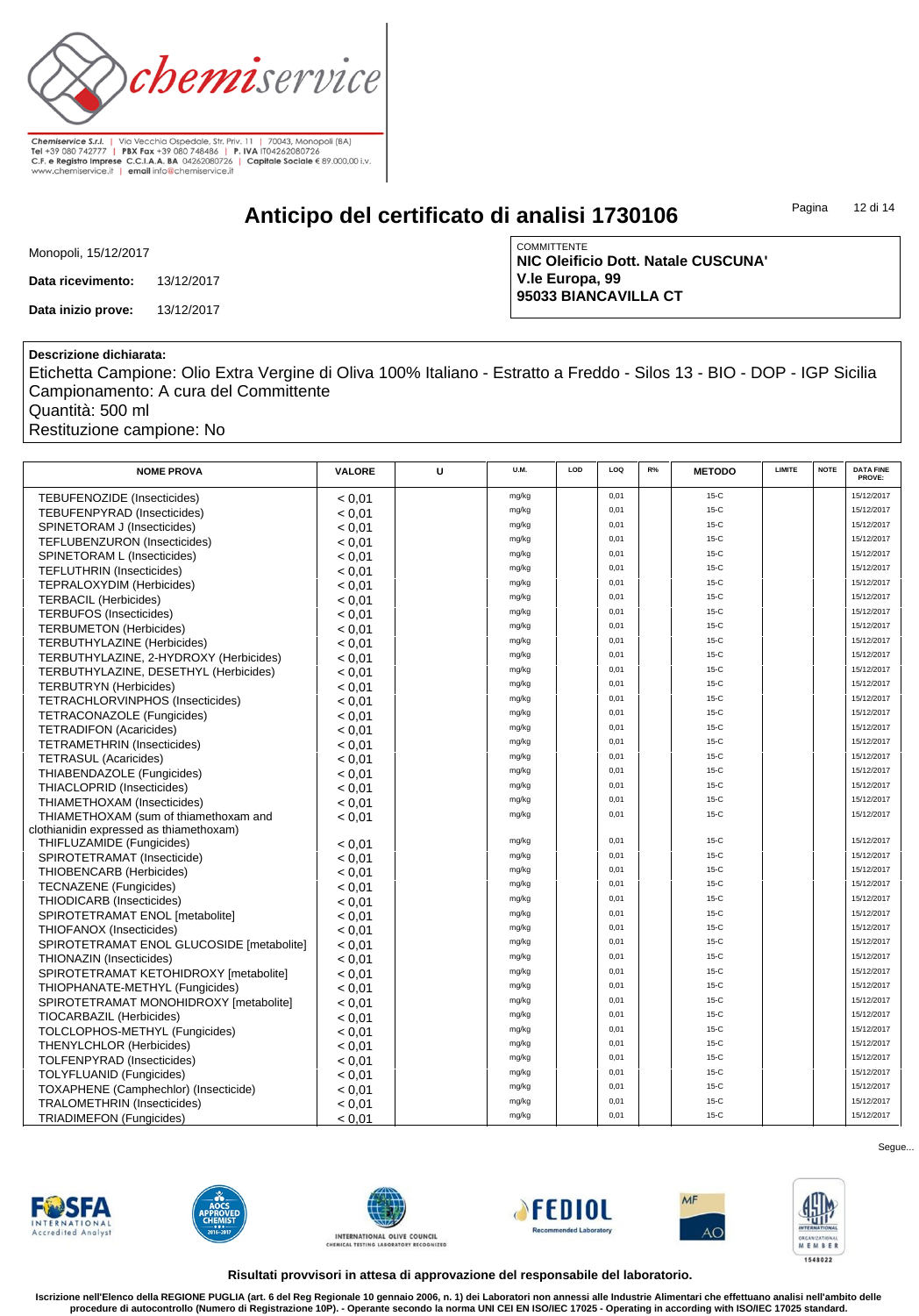

**Chemiservice S.r.l.** | Via Vecchia Ospedale, Str. Priv. 11 | 70043, Monopoli (BA)<br> **Tel** +39 080 742777 | **PBX Fax +**39 080 748486 | **P. IVA** IT04262080726<br> **C.F. e Registro Imprese C.C.I.A.A. BA** 04262080726 | Capi**tale** 

### **Anticipo del certificato di analisi 1730106**

Pagina 13 di 14

| Monopoli, 15/12/2017 |
|----------------------|
|----------------------|

**Data ricevimento:** 13/12/2017

**Data inizio prove:** 13/12/2017

**COMMITTENTE NIC Oleificio Dott. Natale CUSCUNA' V.le Europa, 99 95033 BIANCAVILLA CT**

#### **Descrizione dichiarata:**

Etichetta Campione: Olio Extra Vergine di Oliva 100% Italiano - Estratto a Freddo - Silos 13 - BIO - DOP - IGP Sicilia Campionamento: A cura del Committente

Quantità: 500 ml

Restituzione campione: No

| <b>NOME PROVA</b>                              | <b>VALORE</b> | $\mathbf{U}$ | <b>U.M.</b> | LOD | LOQ  | R% | <b>METODO</b> | <b>LIMITE</b> | <b>NOTE</b> | <b>DATA FINE</b><br>PROVE: |
|------------------------------------------------|---------------|--------------|-------------|-----|------|----|---------------|---------------|-------------|----------------------------|
| <b>TEBUPIRIMIFOS (Insecticides)</b>            | < 0.01        |              | mg/kg       |     | 0.01 |    | $15-C$        |               |             | 15/12/2017                 |
| TRIADIMEFON (sum of TRIADIMENOL and            | < 0.01        |              | mg/kg       |     | 0,01 |    | $15-C$        |               |             | 15/12/2017                 |
| <b>TRIADIMEFON)</b>                            |               |              |             |     |      |    |               |               |             |                            |
| TRIADIMENOL (Fungicides)                       | < 0.01        |              | mg/kg       |     | 0,01 |    | $15-C$        |               |             | 15/12/2017                 |
| <b>TRIALLATE (Herbicides)</b>                  | < 0.01        |              | mg/kg       |     | 0,01 |    | $15-C$        |               |             | 15/12/2017                 |
| <b>TRIAZOPHOS (Insecticides)</b>               | < 0.01        |              | mg/kg       |     | 0.01 |    | $15-C$        |               |             | 15/12/2017                 |
| TRICHLORPHON (Insecticides)                    | < 0.01        |              | mg/kg       |     | 0.01 |    | $15-C$        |               |             | 15/12/2017                 |
| TRICYCLAZOLE (Fungicides)                      | < 0.01        |              | mg/kg       |     | 0,01 |    | $15-C$        |               |             | 15/12/2017                 |
| <b>TRIDEMORF (Fungicides)</b>                  | < 0.01        |              | mg/kg       |     | 0.01 |    | $15-C$        |               |             | 15/12/2017                 |
| TRIFLOXYSTROBIN (Fungicides)                   | < 0.01        |              | mg/kg       |     | 0,01 |    | $15-C$        |               |             | 15/12/2017                 |
| TRIFLUMIZOLE as sum of Triflumizole and FM-6-1 | < 0.01        |              | mg/kg       |     | 0,01 |    | $15-C$        |               |             | 15/12/2017                 |
| (Fungicides)                                   |               |              |             |     |      |    |               |               |             |                            |
| TRIFLUMURON (Insecticides)                     | < 0.01        |              | mg/kg       |     | 0,01 |    | $15-C$        |               |             | 15/12/2017                 |
| <b>TRIFLURALIN (Herbicides)</b>                | < 0.01        |              | mg/kg       |     | 0.01 |    | $15-C$        |               |             | 15/12/2017                 |
| TRIFORINE (Fungicides)                         | < 0.01        |              | mg/kg       |     | 0,01 |    | $15-C$        |               |             | 15/12/2017                 |
| TRITICONAZOLE (Fungicides)                     | < 0.01        |              | mg/kg       |     | 0,01 |    | $15-C$        |               |             | 15/12/2017                 |
| UNICONAZOLE (Fungicides)                       | < 0.01        |              | mg/kg       |     | 0,01 |    | $15-C$        |               |             | 15/12/2017                 |
| <b>VAMIDOTHION (Acaricides)</b>                | < 0.01        |              | mg/kg       |     | 0.01 |    | $15-C$        |               |             | 15/12/2017                 |
| VINCLOZOLIN (Fungicides)                       | < 0.01        |              | mg/kg       |     | 0.01 |    | $15-C$        |               |             | 15/12/2017                 |
| ZOXAMIDE (Fungicides)                          | < 0.01        |              | mg/kg       |     | 0,01 |    | $15-C$        |               |             | 15/12/2017                 |
| TRIDIPHANE (Herbicide)                         | < 0.01        |              | mg/kg       |     | 0,01 |    | $15-C$        |               |             | 15/12/2017                 |
| XMC [Macbal] (Insecticides)                    | < 0.01        |              | mg/kg       |     | 0,01 |    | $15-C$        |               |             | 15/12/2017                 |
| XYLYCARB (Insecticides)                        | < 0.01        |              | mg/kg       |     | 0,01 |    | $15-C$        |               |             | 15/12/2017                 |
| TRICHLORONAT (Insecticides)                    | < 0.01        |              | mg/kg       |     | 0,01 |    | $15-C$        |               |             | 15/12/2017                 |

#### **Note**

ND: Non rilevabile in quanto inferiore al LOD del metodo di prova

U: Incertezza estesa, espressa nelle stesse unità di misura del risultato, calcolata adottando un fattore di copertura K=2 (se non diversamente specificato) per assicurare un livello di fiducia prossimo al 95%; oppure, per le prove microbiologiche e quelle delle fibre di amianto aerodisperse, intervallo di fiducia al livello di probabilità del 95%. Per le prove microbiologiche un risultato derivato da una conta sul campione, sulla sospensione iniziale o sulla prima diluizione compresa tra 4 e 9 (inclusi) viene considerato<br>CD: Limite di rilevabilità. definito come la più bas LOD: Limite di rilevabilità, definito come la più bassa concentrazione dell'analita in un campione che può<br>LOQ: Limite di

essere rilevata, ma non quantificata, nelle condizioni specificate.

quantificazione, la più bassa concentrazione dell'analita in un campione che può essere determinata, con accettabile precisione ed esattezza. R%: Recupero medio percentuale (non viene utilizzato per correggere il dato analitico sui fitofarmaci, sui metalli e sulle micotossine).

En: Revisione "n" del Rapporto di Prova che identifica l'Emendamento. L'Emendamento sostituisce ed annulla tutte le precedenti versioni del RdP.

#### METODO:

15-C = UNI EN 1528-1:1997 + UNI EN 1528-2:1997 + UNI EN 1528-3:1997 + UNI EN 1528-4:1997













Segue...

**Risultati provvisori in attesa di approvazione del responsabile del laboratorio.**